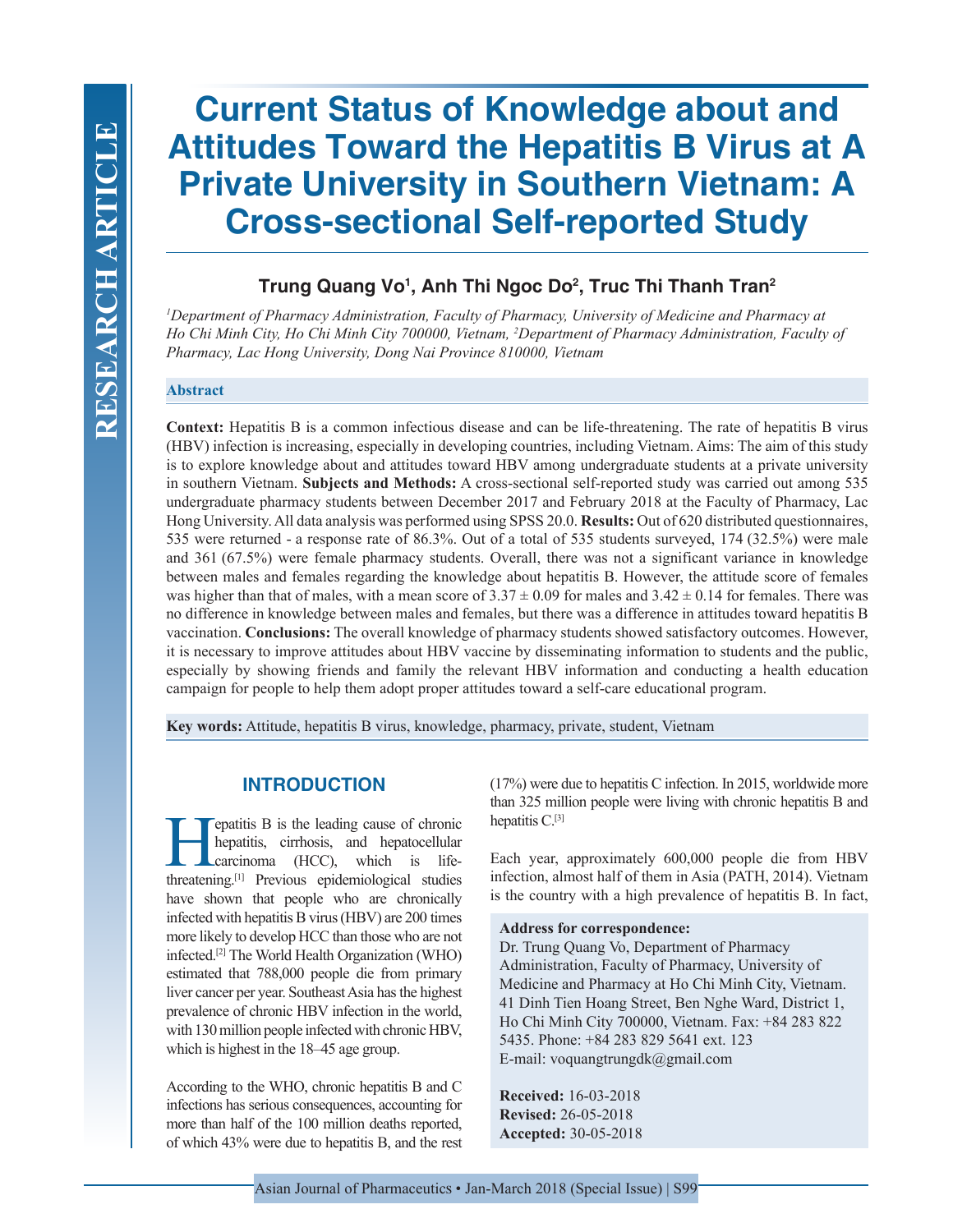8.6 million Vietnamese have tested positive for this illness. An estimated 8.8% of females and 12.3% of male are infected with HBV.<sup>[4]</sup> Children, in particular, are highly vulnerable. Approximately 80–90% of infants get infected during the very 1<sup>st</sup> year of life, causing chronic infections which can cause death from virus-related conditions, including liver cancer.[5]

Moreover, exposure to HBV usually results in self-limiting infection and may be asymptomatic or be presented as acute hepatitis, which is usually accompanied by immunity.<sup>[2,6]</sup> Hepatitis B is an acute systemic infection which mainly affects the liver and is usually transmitted by the parenteral route. In most cases, HBV exposure is due to accidental contact with human blood or other body fluids during sexual and nonsexual contacts. In Vietnam, only around 8% of the population is chronically infected with hepatitis B, although most Vietnamese are unaware of their status. The main route of hepatitis B transmission in Vietnam is from mother to her fetus.[7] Occupational infectious diseases, including hepatitis B, have been reported among healthcare workers (HCWs) in developing countries. A study from the Lao People's Democratic Republic showed that 86.5% of medical students there have a poor understanding of HBV's route of transmission.[8] Testing and diagnosis of HBV/HCV infection are the only way to implement prevention as well as care and treatment services. Those are crucial components of an effective response to the hepatitis epidemic. A new generation of vaccines that have been genetically engineered, synthesized, and do not contain any blood products was developed in 1986 and is currently going through an approval process in the United States. Approximately 80% of all liver cancer cases are caused by hepatitis B. Thus, a certain type of vaccine which is the first type of protection against hepatitis B infection can also help prevent liver cancer.[9]

HCWs are at high risk of contracting blood-borne infections in health-care settings, including HBV infection.[10] The factors that contribute to the rising worldwide prevalence of HBV are of particular relevance in developing countries: Lack of awareness and lack of knowledge. It is worth mentioning that HCWs are not only medical staff such as nurses and doctors but also pharmacists who practice medicine and pharmacy. In other words, enhancing awareness of and changing attitudes toward chronic diseases in general and hepatitis B, in particular, is essential and urgent for HCWs and students in the health sector. Because medical and pharmacy students will be in direct contact with patients infected with hepatitis B in guiding patients infected to use correct medication and providing knowledge about hepatitis B for the people.

Moreover, their general knowledge of and attitude toward hepatitis B and its transmission and prevention by vaccination will go a long way toward safeguarding the well-being of these young people, who play a key role in providing health information and can stop this disease in society.[11,12] The study was undertaken to evaluate knowledge about and attitudes

toward HBV among undergraduates at a private university in the southern part of Vietnam.

## **SUBJECTS AND METHODS**

#### **Study design**

A cross-sectional self-reported study was carried out among pharmacy students between December 2017 and February 2018 at the Faculty of Pharmacy, Lac Hong University, Dongnai province. This province is located in the southeast of Vietnam, 30 km from Ho Chi Minh City. It is one of Vietnam's most populous provinces (ranked fifth) with a population of 2.84 million in 2014.[13] The province is located in the Southeast Economic Region, the most economically dynamic part of the country.

Lac Hong University has experienced many years of development in the field of education. It is a multidisciplinary university which is open to the pharmaceutical to provide quality pharmaceutical personnel, meeting the development needs of society.

#### **Population, sample size, and determination**

The sample size was calculated using the following formula with a 95% confidence level ( $Z^2 = 1.96$ ); with 50% proportion and 5% margin of error.

$$
N = \frac{Z^2 \times P(1 - P)}{d^2}, N = \frac{1.96^2 \times 0.5(1 - 0.5)}{0.05^2} = 384
$$

According to the theory, the sample needs 384 with 10% loss. Therefore, the total sample should be 423. However, in fact, the study has collected 535 (86.3%) valid in 620 samples emitted that is to increase credibility in the research process.

The internal consistency was assessed using Cronbach's alpha unit ( $\alpha = 0.7$ ). The study was conducted at one academic institution, Lac Hong University and was followed by the systematic random sampling technique. The study instrument used was a pre-designed and pre-tested structured questionnaire for face-to-face data collection. The respondents filled out the questionnaires, and the questionnaires were subsequently collected after completion (direct interviews). Demographic data were collected while the questionnaire was distributed. The data included gender, year of study, type of job, cohabitants, and monthly expenses.

#### **Research tool**

A self-administered questionnaire was developed based on the previous work of certain scientists (Lee *et al*., 2007; Taylor *et al*., 2002) and the norms of Vietnamese culture. The questionnaire includes questions on various aspects of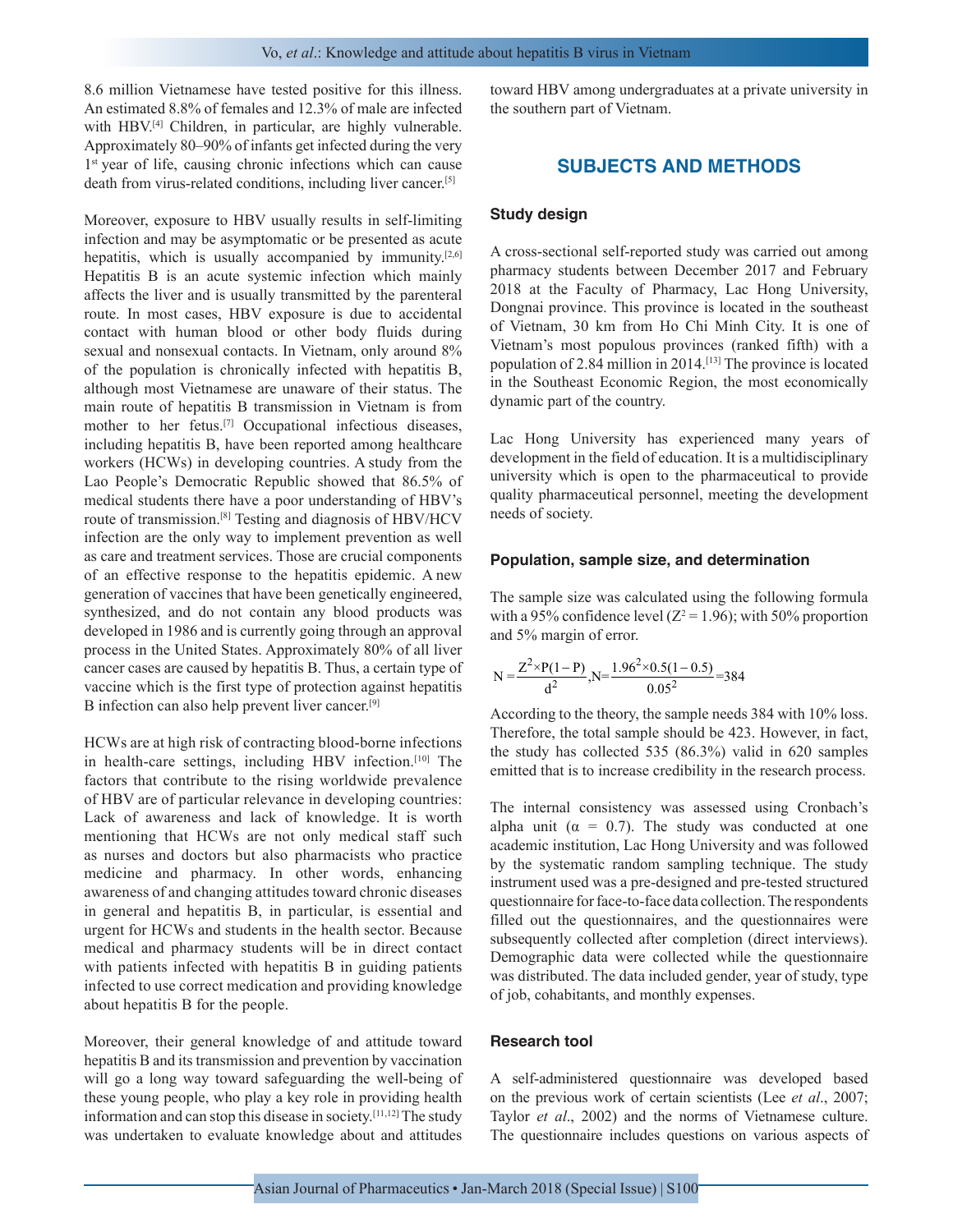hepatitis B. Each one consists of three parts, comprising 34 items questionnaires. Part 1 includes 12 questions regarding demographic characteristics, while Part 2 includes 18 questions which aim to explore students' knowledge of HBV's route of transmission, symptoms, and complications. The last part contains seven questions to assess student attitudes toward HBV vaccination. The questionnaire was used to collect information about the demographic characteristics of the respondents, their knowledge of hepatitis B, and the attitude among pharmacy students concerning hepatitis B vaccination.

The questionnaires utilized the Likert five-point scale which enables an individual to express how much they agree or disagree with each question. The mean knowledge score and attitude score were determined based on gender, with five options regarding the level of agreement: From strongly disagree, slightly disagree, and neutral to slightly agree, and strongly agree.

#### **Data analysis**

The collected data which were input using SPSS 20.0 software was utilized for the data analysis in this study. To examine the demographic characteristics of the study, both frequency analysis and descriptive statistics were calculated, such as mean  $\pm$  standard deviation (SD). Both descriptive statistics for the prevalence and the Pearson Chi-square particle correlation test were used to check the correlation between quantitative social variables, according to gender, year of study, and monthly expenses (US dollars). Correlation analysis was conducted to examine the relationship between knowledge, attitude toward HBV, and attitude toward HBV vaccination. The continuous variables were represented by mean, SD, median, and range  $(25<sup>th</sup>-75<sup>th</sup>$  percentile), while the categorical variables were measured in percent and the significance level set at  $P = 0.05$ .

Bivariate and multivariate analysis was used to check the relationship between the outcome variables (mean knowledge and attitude) and sociodemographic characteristics (gender, expenditure, and year of study).

#### **Ethical considerations**

The study was approved by the Faculty of Pharmacy, Lac Hong University. Written informed consent was obtained from participants involved in the study before the specimen collection and questionnaire survey.

### **RESULTS**

In the sample of 535 subjects, there were 174 males (32.5%) and 361 females (67.5%). In particular, there were 66 freshmen (12.3%), 102 sophomores (19.1%), 66 juniors  $(12.3\%)$ , 36 seniors  $(6.7\%)$ , and 265 students in their 5<sup>th</sup> year

| Table 1: Overall knowledge and attitude by sociodemographic characteristics, Lac Hong University, | Dongnai Province, 2017 (n=535, n[%]) |               |              |
|---------------------------------------------------------------------------------------------------|--------------------------------------|---------------|--------------|
| <b>Characteristics</b>                                                                            | <b>Male</b>                          | <b>Female</b> | <b>Total</b> |
| Gender                                                                                            | 174 (32.5)                           | 361(67.5)     | 535 (100.0)  |
| Year of study                                                                                     |                                      |               |              |
| 1 <sup>st</sup>                                                                                   | 23(4.3)                              | 43 (8.0)      | 66 (12.3)    |
| 2 <sub>nd</sub>                                                                                   | 39(7.3)                              | 63 (11.8)     | 102 (19.1)   |
| 3 <sup>rd</sup>                                                                                   | 19(3.6)                              | 47(8.7)       | 66 (12.3)    |
| 4 <sup>th</sup>                                                                                   | 8(1.5)                               | 28 (5.2)      | 36(6.7)      |
| 5 <sup>th</sup>                                                                                   | 85 (15.9)                            | 180 (33.7)    | 265 (49.6)   |
| Part-time job                                                                                     |                                      |               |              |
| No                                                                                                | 103 (19.3)                           | 254 (47.4)    | 357 (66.7)   |
| Yes                                                                                               | 71 (13.3)                            | 107 (20.0)    | 178 (33.3)   |
| Locality                                                                                          |                                      |               |              |
| Urban                                                                                             | 129 (24.1)                           | 295 (55.2)    | 424 (79.3)   |
| Rural                                                                                             | 45 (8.4)                             | 66 (12.3)     | 111 (20.7)   |
| Cohabitants                                                                                       |                                      |               |              |
| Parents                                                                                           | 64 (12.0)                            | 151 (28.2)    | 215 (40.2)   |
| Relatives                                                                                         | 30(5.6)                              | 68 (12.7)     | 98 (18.3)    |
| Friends                                                                                           | 24 (4.5)                             | 76 (14.2)     | 100(18.7)    |
| Alone                                                                                             | 43 (8.0)                             | 53 (9.9)      | 96 (17.9)    |
| Others $(^{a})$                                                                                   | 13(2.4)                              | 13(2.5)       | 26 (4.9)     |
|                                                                                                   |                                      |               | (Cond)       |

Asian Journal of Pharmaceutics • Jan-March 2018 (Special Issue) | S101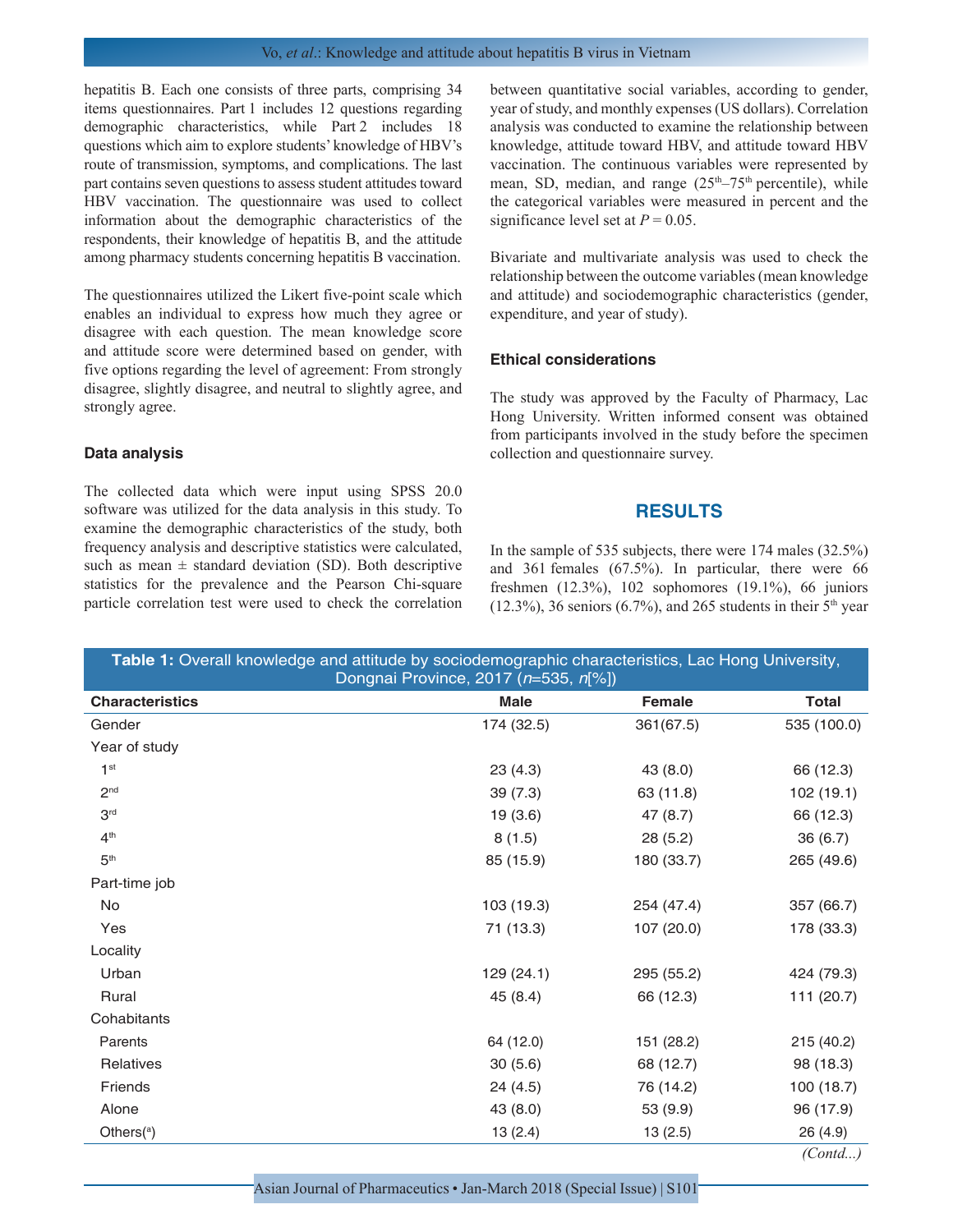Vo, *et al*.: Knowledge and attitude about hepatitis B virus in Vietnam

|                                               | Table 1: (Continued) |            |              |
|-----------------------------------------------|----------------------|------------|--------------|
| <b>Characteristics</b>                        | <b>Male</b>          | Female     | <b>Total</b> |
| Monthly expense (USD)*                        |                      |            |              |
| < 90                                          | 46 (8.6)             | 105 (19.6) | 151 (28.2)   |
| $90 - 130$                                    | 61 (11.4)            | 141 (26.4) | 202 (37.8)   |
| $130 - 180$                                   | 29(5.4)              | 59 (11.0)  | 88 (16.4)    |
| $\geq$ 180                                    | 38(7.1)              | 56 (10.5)  | 94 (17.6)    |
| Do you think it's enough for your life?       |                      |            |              |
| Yes                                           | 131 (24.5)           | 274 (40.5) | 348 (65.0)   |
| No                                            | 43 (8.0)             | 87 (27.0)  | 187 (35.0)   |
| Have you been immunized with HBV vaccine?     |                      |            |              |
| Yes                                           | 111 (20.7)           | 237 (44.3) | 348 (65.0)   |
| No                                            | 63 (11.8)            | 124 (23.2) | 187 (35.0)   |
| Why do no you want to be vaccinated?          | 63 (33.7)            | 124 (66.3) | 187 (100.0)  |
| Do not know where to get vaccinated           | 14(7.5)              | 23(12.3)   | 37 (19.8)    |
| The vaccine is too expensive                  | 4(2.1)               | 11(5.9)    | 15(8.0)      |
| Fear of side effects of the vaccine           | 5(2.7)               | 10(5.3)    | 15(8.0)      |
| Fear some needles                             | 9(4.8)               | 24 (12.8)  | 33 (17.6)    |
| No fear of catching HBV                       | 7(3.7)               | 7(3.7)     | 14(7.4)      |
| Others <sup>(b)</sup>                         | 24 (12.9)            | 49 (26.3)  | 73 (39.2)    |
| Do you intend to get vaccinated for HBV?      |                      |            |              |
| Yes                                           | 39 (20.9)            | 101 (54.0) | 140 (74.9)   |
| No                                            | 24 (12.8)            | 23 (12.3)  | 47 (25.1)    |
| The willingness to pay for vaccination (USD)* |                      |            |              |
| $<$ 15                                        | 26 (13.9)            | 49 (26.2)  | 75 (40.1)    |
| $15 - 20$                                     | 16(8.6)              | 33 (17.6)  | 49 (26.2)    |
| $20 - 30$                                     | 12(6.4)              | 36 (19.3)  | 48 (25.7)    |
| $\geq$ 30                                     | 9(4.8)               | 6(3.2)     | 15(8.0)      |

(ª): Dormitory, rented house, (ʰ): Do not know HBV can be infected, do not like, \*USD: US Dollar. HBV: Hepatitis B virus

(49.6%). With regard to cohabitants, there were 215 students (40.2%) living with parents, while 98 of them (18.3%) were living with other relatives, 100 (18.7%) with friends, and 22.8% with others, and more than three-quarters of students lived in urban areas. The number of students intending to get vaccinated was 74.9% while 47 students (25.1%) not intending to get hepatitis B vaccination. The adolescents' demographic characteristics are shown in Table 1.

In this study, the average score for students' knowledge toward HBV was  $3.51 \pm 0.18$  (ranging from 2.0 to 5.0). In general, the knowledge of hepatitis B transmission, symptoms, and complications did not differ much between genders; the mean score was  $3.51 \pm 0.19$ . With respect to the attitude question "only children aged from 0 to 10 years need to be vaccinated for HBV," more than half of the surveyed students answered this question incorrectly. The proportions of each gender responding to each individual question in the knowledge and attitude sections are shown in Table 2.

Regarding knowledge and attitudes toward HBV infection and vaccination by year of the study, overall less than half of the students knew that hepatitis B was not genetic in origin, while only 18.2% of the 1<sup>st</sup> year students, 35.3% of the  $2<sup>nd</sup>$ -year, and a third of the  $3<sup>rd</sup>-5<sup>th</sup>$ -year students knew this  $(P = 0.002)$ . There was no difference between students' cohorts with regard to HBV symptoms and complications (80% students responded correctly) [Table 3].

There were no significant differences with regard to monthly expenditures  $(P > 0.05)$  and Monthly individual expidenture does not affect knowledge or attitudes about hepatitis B vaccination in this study. Most of the students (60%) knew that HBV was not transmitted through the air  $(P = 0.027)$ . More than 70% of them answered correctly that HBV can be transmitted through contaminated needles that were previously used by infected people. Half of the students (50%) thought that it was necessary to get newborn babies vaccinated within a few hours after birth, while 25% of them thought the opposite, and 15% of them reported that they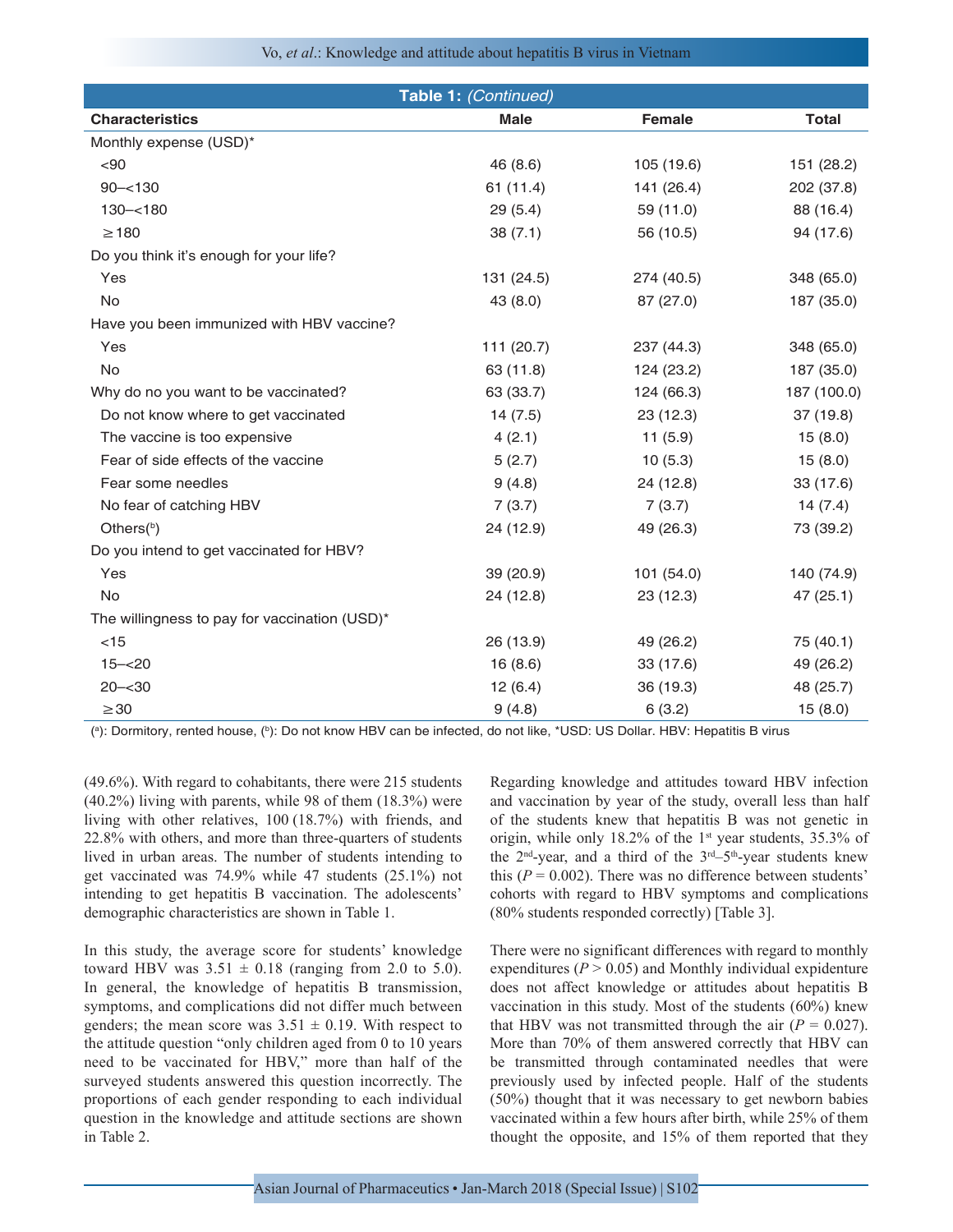Table 2: The proportion of gender providing the answer for each individual section and the total score ([n=535], n[%]) **Table 2:** The proportion of gender providing the answer for each individual section and the total score ([n=535], n[%]) **Items Gender Mean score±SD Total** Mean score±SD Gender

Items

χ**2 (** *P***)**

Total

|                            |             | Male (n=174)  |            |                                                                                                          | Female (n=361)    |            | $(n=174)$<br>Male | Female<br>(n=361) | <b>Mean±SD</b>      | IQR (25–75)                                                                                                                                                                                 |                |
|----------------------------|-------------|---------------|------------|----------------------------------------------------------------------------------------------------------|-------------------|------------|-------------------|-------------------|---------------------|---------------------------------------------------------------------------------------------------------------------------------------------------------------------------------------------|----------------|
|                            | ↽           | N             | က          |                                                                                                          | $\mathbf{\Omega}$ | က          |                   |                   |                     |                                                                                                                                                                                             |                |
| Knowledge                  |             |               |            |                                                                                                          |                   |            |                   |                   |                     |                                                                                                                                                                                             |                |
| 2                          | 65 (37.4)   | 26 (14.9)     | 83 (47.7)  | 117(32.4)                                                                                                | 47 (13.0)         | 197 (54.6) | $3.09 + 1.47$     | $3.25 \pm 1.45$   | $3.20 + 1.46$       | $4.0(2.0 - 4.0)$                                                                                                                                                                            | 2.221 (0.329)  |
| 2                          | 114(65.5)   | 23 (13.2)     | 37(21.3)   | 254 (70.4)                                                                                               | 44 (12.1)         | 63 (17.5)  | $2.22 \pm 1.34$   | $2.09 + 1.26$     | $2.13 \pm 1.29$     | $2.0(1.0-3.0)$                                                                                                                                                                              | 1.413(0.493)   |
| 3                          | 110 (63.2)  | 23 (13.2)     | 41 (23.6)  | 200 (55.4)                                                                                               | 62 (17.2)         | 99 (27.4)  | $3.70 + 1.37$     | $3.42 \pm 1.40$   | $3.51 \pm 1.39$     | $4.0(2.0 - 5.0)$                                                                                                                                                                            | 3.063 (0.216)  |
| Σ4                         | 80 (46.0)   | 28 (16.1)     | 66 (37.9)  | 266 (73.7)                                                                                               | 52 (14.4)         | 43 (11.9)  | $3.90 \pm 1.16$   | $3.93 \pm 1.14$   | $3.92 \pm 1.14$     | $4.0(3.0 - 5.0)$                                                                                                                                                                            | 53.176 (0.000) |
| Κ5                         | 80 (46.0)   | 28 (16.1)     | 66 (37.9)  | 147 (40.7)                                                                                               | 71 (19.7)         | 143(39.6)  | $2.80 + 1.51$     | $2.91 \pm 1.43$   | $2.87 \pm 1.46$     | $3.0(1.0-4.0)$                                                                                                                                                                              | 1.661 (0.436)  |
| 8                          | 140 (80.5)  | 23 (13.2)     | 11(6.3)    | 286 (79.2)                                                                                               | 43 (11.9)         | 32(8.9)    | $4.17 \pm 0.98$   | $4.08 + 1.06$     | $4.11 \pm 1.04$     | $4.0(4.0 - 5.0)$                                                                                                                                                                            | 1.129 (0.569)  |
| Z)                         | 95 (54.6)   | 41 (23.6)     | 38 (21.8)  | 98 (54.8)                                                                                                | 78 (21.6)         | 85 (23.5)  | $3.44 \pm 1.26$   | $3.38 + 1.32$     | $3.40 + 1.30$       | $4.0(3.0 - 4.0)$                                                                                                                                                                            | 0.352 (0.839)  |
| $\frac{8}{2}$              | 144(82.8)   | 14(8.0)       | 16(9.2)    | 299 (82.8)                                                                                               | 38 (10.5)         | 24 (6.6)   | $1.69 + 1.12$     | $1.67 \pm 1.03$   | $1.68 + 1.06$       | $1.0(1.0-2.0)$                                                                                                                                                                              | 1.762(0.414)   |
| Q                          | 140 (80.5)  | 22 (12.6)     | 12(6.9)    | 286 (79.2)                                                                                               | 39 (10.8)         | 36 (10.0)  | $4.16 + 1.02$     | $4.08 + 1.11$     | $4.11 \pm 1.09$     | $4.0(4.0 - 5.0)$                                                                                                                                                                            | 1.609 (0.447)  |
| K10                        | 113 (64.9)  | 29 (16.7)     | 32(18.4)   | 239 (66.2)                                                                                               | 62 (17.2)         | 60 (16.6)  | $2.18 + 1.34$     | $2.12 \pm 1.27$   | $2.14 \pm 1.29$     | $2.0(1.0-3.0)$                                                                                                                                                                              | 0.260 (0.878)  |
| K11                        | 134 (77.0)  | 28 (16.1)     | 12(6.9)    | 284 (78.7)                                                                                               | 47 (13.0)         | 30(8.3)    | $4.04 \pm 0.99$   | $4.03 + 1.00$     | $4.04 \pm 0.99$     | $4.0(4.0 - 5.0)$                                                                                                                                                                            | 1.131 (0.568)  |
| K12                        | 101 (58.0)  | 33 (19.0)     | 40 (23.0)  | 194(53.7)                                                                                                | 92(25.5)          | 75 (20.8)  | $3.49 \pm 1.33$   | $3.45 \pm 1.21$   | $3.47 \pm 1.25$     | $4.0(3.0 - 4.0)$                                                                                                                                                                            | 2.798 (0.247)  |
| K13                        | 146 (83.9)  | $(0.01)$ $61$ | 9(5.2)     | 314 (87.0)                                                                                               | 28 (7.8)          | 19(5.3)    | $4.24 \pm 0.92$   | $4.25 \pm 0.93$   | $4.25 \pm 0.93$     | $4.0(4.0 - 5.0)$                                                                                                                                                                            | 1.468 (0.480)  |
| K14                        | 34(19.5)    | 56 (32.2)     | 84 (48.3)  | 68 (18.8)                                                                                                | 105(29.1)         | 188 (52.1) | $3.41 \pm 1.21$   | $3.45 \pm 1.15$   | $3.44 \pm 1.17$     | $4.0(3.0 - 4.0)$                                                                                                                                                                            | 0.739 (0.691)  |
| K15                        | 136 (78.2)  | 22 (12.6)     | 16(9.2)    | 283 (78.4)                                                                                               | 51 (14.1)         | 27(7.5)    | $4.07 + 1.04$     | $4.06 \pm 1.02$   | $4.06 + 1.02$       | $4.0(4.0 - 5.0)$                                                                                                                                                                            | 0.620 (0.733)  |
| K16                        | 128(73.6)   | 26 (14.9)     | 20(11.5)   | 299 (82.8)                                                                                               | 48 (13.3)         | 14(3.9)    | $3.96 \pm 1.14$   | $4.15 \pm 0.88$   | $4.09 + 0.98$       | $4.0(4.0 - 5.0)$                                                                                                                                                                            | 2.208 (0.002)  |
| K17                        | 50 (86.2)   | 10(5.7)       | 14(8.1)    | 331 (91.7)                                                                                               | 19(5.3)           | 11(3.0)    | $4.30 \pm 0.99$   | $4.42 \pm 0.83$   | $.39 + 0.89$        | $5.0(4.0 - 5.0)$                                                                                                                                                                            | 0.672 (0.035)  |
| K18                        | 154 (88.6)  | 10(5.7)       | 10(5.7)    | 817 (87.8)                                                                                               | 24 (6.6)          | 20(5.5)    | $4.39 + 0.92$     | $4.33 \pm 0.97$   | $4.35 + 0.95$       | $5.0(4.0 - 5.0)$                                                                                                                                                                            | 0.165(0.921)   |
| Total                      | 2064 (65.9) | 461 (14.7)    | 607 (19.4) | 4382 (67.4)                                                                                              | 950 (14.6)        | 1166 (18)  | $51 + 0.19$<br>က် | $3.50 \pm 0.19$   | $.51 \pm 0.18$<br>က | $4.0(2.0 - 5.0)$                                                                                                                                                                            | 4.803 (0.461)  |
| Attitude                   |             |               |            |                                                                                                          |                   |            |                   |                   |                     |                                                                                                                                                                                             |                |
| $\overline{\mathbf{z}}$    | 73 (42.0)   | 25 (14.4)     | 76 (43.6)  | 149(41.3)                                                                                                | 59 (16.3)         | 153 (42.4) | $2.98 \pm 1.58$   | $3.05 \pm 1.46$   | $3.02 \pm 0.08$     | $3.0(2.0-4.0)$                                                                                                                                                                              | 0.351 (0.839)  |
| 58                         | 137 (78.7)  | 17(9.8)       | 20(11.5)   | 292 (80.9)                                                                                               | 36 (10.0)         | 33(9.1)    | $4.08 + 1.17$     | $4.12 \pm 1.10$   | $4.10 + 0.05$       | $4.0(4.0 - 5.0)$                                                                                                                                                                            | 0.729 (0.695)  |
| $\boldsymbol{\mathcal{A}}$ | 78 (44.8)   | 64 (36.8)     | 32(18.4)   | 99 (55.1)                                                                                                | 104(28.8)         | 58 (16.1)  | $3.41 \pm 1.25$   | $3.59 \pm 1.21$   | $3.50 \pm 0.05$     | $4.0(3.0 - 5.0)$                                                                                                                                                                            | 5.158 (0.076)  |
| $\overline{4}$             | 58 (33.4)   | 66 (37.9)     | 50 (28.7)  | 21 (33.5)                                                                                                | 140(38.8)         | 100(27.7)  | $3.05 \pm 1.26$   | $3.06 \pm 1.17$   | $3.06 + 0.06$       | $3.0(2.0 - 4.0)$                                                                                                                                                                            | 0.068(0.967)   |
| ĄБ                         | 78 (44.9)   | 58 (33.3)     | 38(21.8)   | 58 (43.8)                                                                                                | 25 (34.6)         | 78 (21.6)  | $3.36 + 1.13$     | $3.30 + 1.14$     | $3.33 + 0.01$       | $3.0(3.0-4.0)$                                                                                                                                                                              | 0.090 (0.956)  |
| Total                      | 424 (48.7)  | 230 (26.4)    | 216 (24.9) | 919 (50.9)                                                                                               | 464 (25.7)        | 422 (23.4) | $3.37 + 0.18$     | $3.42 \pm 0.14$   | $3.40 \pm 0.03$     | $3.0(2.0 - 5.0)$                                                                                                                                                                            | 1.279 (0.707)  |
|                            |             |               |            | HCV: Hepatitis C virus, HDV: Hepatitis D virus, NEPI: Vienam's National Expanded Program on Immunization |                   |            |                   |                   |                     | Knowledge question (K1-K18), Attitude question (A1-A5), Response from participants (1: Correct; 2: Do not know; 3: Incorrect). SD: Standard SD: Standard deviation, HBV: Hepatitis B virus, |                |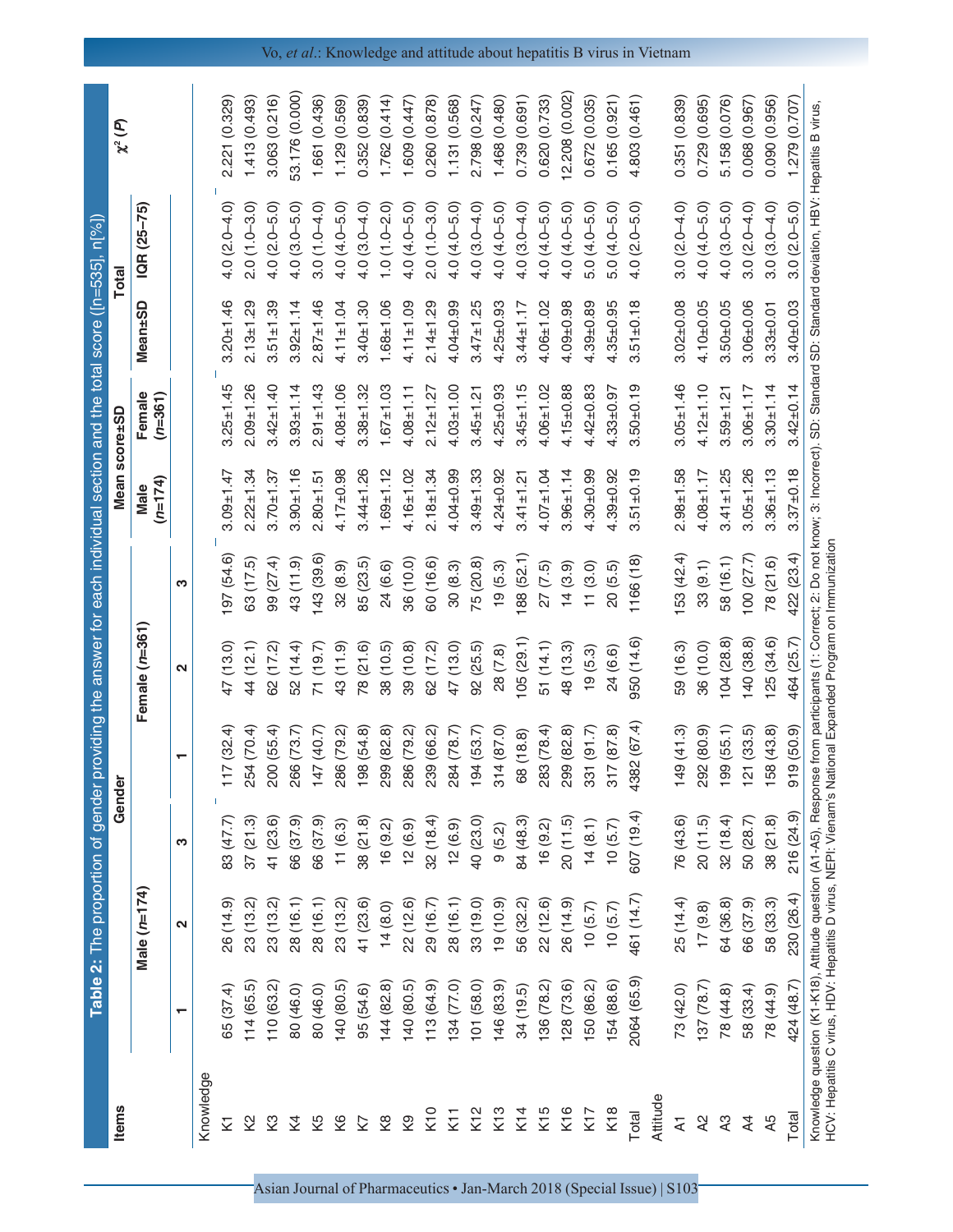|                         |                                                                                                                                                                                                                                                                                                                                                              | Table 3: Knowledge of and attitudes tow                                                                                                                                                                                                                                                                                                                                                                                                          |                                                                                                                                                                                                                                                                                                                                                                                                                                             |                                                                                                                                                                                                                                                                                                                                                                                                                                                                                               |                                                                                                                                                                                                                                                                                                                                                              |                           |                                                                 |                                                                                       |                                   |                                                                                                                                                                                                                                                                                                      |                 |                                                                                                                                                                                                                                                                                                                                                                                                  |                                                                                                                                                                                                                                                                                                                                     |                                                                             |                                                |                   |
|-------------------------|--------------------------------------------------------------------------------------------------------------------------------------------------------------------------------------------------------------------------------------------------------------------------------------------------------------------------------------------------------------|--------------------------------------------------------------------------------------------------------------------------------------------------------------------------------------------------------------------------------------------------------------------------------------------------------------------------------------------------------------------------------------------------------------------------------------------------|---------------------------------------------------------------------------------------------------------------------------------------------------------------------------------------------------------------------------------------------------------------------------------------------------------------------------------------------------------------------------------------------------------------------------------------------|-----------------------------------------------------------------------------------------------------------------------------------------------------------------------------------------------------------------------------------------------------------------------------------------------------------------------------------------------------------------------------------------------------------------------------------------------------------------------------------------------|--------------------------------------------------------------------------------------------------------------------------------------------------------------------------------------------------------------------------------------------------------------------------------------------------------------------------------------------------------------|---------------------------|-----------------------------------------------------------------|---------------------------------------------------------------------------------------|-----------------------------------|------------------------------------------------------------------------------------------------------------------------------------------------------------------------------------------------------------------------------------------------------------------------------------------------------|-----------------|--------------------------------------------------------------------------------------------------------------------------------------------------------------------------------------------------------------------------------------------------------------------------------------------------------------------------------------------------------------------------------------------------|-------------------------------------------------------------------------------------------------------------------------------------------------------------------------------------------------------------------------------------------------------------------------------------------------------------------------------------|-----------------------------------------------------------------------------|------------------------------------------------|-------------------|
| <b>Items</b>            |                                                                                                                                                                                                                                                                                                                                                              | Year <sub>1</sub>                                                                                                                                                                                                                                                                                                                                                                                                                                |                                                                                                                                                                                                                                                                                                                                                                                                                                             |                                                                                                                                                                                                                                                                                                                                                                                                                                                                                               | N<br>Year                                                                                                                                                                                                                                                                                                                                                    |                           |                                                                 | rear of study<br>Year <sub>3</sub>                                                    |                                   |                                                                                                                                                                                                                                                                                                      | Year            |                                                                                                                                                                                                                                                                                                                                                                                                  |                                                                                                                                                                                                                                                                                                                                     | <u>က</u><br>Year                                                            |                                                | $\chi^2(P)$       |
|                         |                                                                                                                                                                                                                                                                                                                                                              | $\boldsymbol{\mathsf{N}}$                                                                                                                                                                                                                                                                                                                                                                                                                        | S                                                                                                                                                                                                                                                                                                                                                                                                                                           |                                                                                                                                                                                                                                                                                                                                                                                                                                                                                               |                                                                                                                                                                                                                                                                                                                                                              | ო                         |                                                                 |                                                                                       | S                                 |                                                                                                                                                                                                                                                                                                      |                 | က                                                                                                                                                                                                                                                                                                                                                                                                | ↽                                                                                                                                                                                                                                                                                                                                   |                                                                             | S                                              |                   |
| Knowledge               |                                                                                                                                                                                                                                                                                                                                                              |                                                                                                                                                                                                                                                                                                                                                                                                                                                  |                                                                                                                                                                                                                                                                                                                                                                                                                                             |                                                                                                                                                                                                                                                                                                                                                                                                                                                                                               |                                                                                                                                                                                                                                                                                                                                                              |                           |                                                                 |                                                                                       |                                   |                                                                                                                                                                                                                                                                                                      |                 |                                                                                                                                                                                                                                                                                                                                                                                                  |                                                                                                                                                                                                                                                                                                                                     |                                                                             |                                                |                   |
| $\overline{\mathsf{x}}$ | $12 \over 18.2$                                                                                                                                                                                                                                                                                                                                              |                                                                                                                                                                                                                                                                                                                                                                                                                                                  | $45$<br>(68.2)                                                                                                                                                                                                                                                                                                                                                                                                                              | $36^{36}$                                                                                                                                                                                                                                                                                                                                                                                                                                                                                     | <u>လို ဓုံ</u>                                                                                                                                                                                                                                                                                                                                               | 46.1                      |                                                                 |                                                                                       | $30^{45.5}$                       | $12^{2}$<br>33.3)                                                                                                                                                                                                                                                                                    | $\overline{C}$  | $14$<br>38.9                                                                                                                                                                                                                                                                                                                                                                                     | 95<br>35.8)                                                                                                                                                                                                                                                                                                                         |                                                                             | 145                                            | 23.789            |
|                         |                                                                                                                                                                                                                                                                                                                                                              |                                                                                                                                                                                                                                                                                                                                                                                                                                                  |                                                                                                                                                                                                                                                                                                                                                                                                                                             |                                                                                                                                                                                                                                                                                                                                                                                                                                                                                               |                                                                                                                                                                                                                                                                                                                                                              |                           | 40.9                                                            | 13.6                                                                                  |                                   |                                                                                                                                                                                                                                                                                                      | 27.8            |                                                                                                                                                                                                                                                                                                                                                                                                  |                                                                                                                                                                                                                                                                                                                                     | (9.4)                                                                       | 54.8                                           | (0.002)           |
| $\mathcal{Q}$           |                                                                                                                                                                                                                                                                                                                                                              |                                                                                                                                                                                                                                                                                                                                                                                                                                                  |                                                                                                                                                                                                                                                                                                                                                                                                                                             |                                                                                                                                                                                                                                                                                                                                                                                                                                                                                               |                                                                                                                                                                                                                                                                                                                                                              | 20<br>19.6                | 81.8<br>54                                                      | (6.1)                                                                                 | $\frac{8}{12}$                    | $\frac{24}{66.7}$                                                                                                                                                                                                                                                                                    | $6\frac{6}{16}$ | 16.6)<br>$\circ$                                                                                                                                                                                                                                                                                                                                                                                 | $171$<br>$(64.5)$                                                                                                                                                                                                                                                                                                                   | $\frac{37}{14.0}$                                                           | (54.8)<br>145                                  | 14.860<br>0.062   |
| ζ3                      |                                                                                                                                                                                                                                                                                                                                                              |                                                                                                                                                                                                                                                                                                                                                                                                                                                  |                                                                                                                                                                                                                                                                                                                                                                                                                                             |                                                                                                                                                                                                                                                                                                                                                                                                                                                                                               |                                                                                                                                                                                                                                                                                                                                                              |                           | 47                                                              |                                                                                       | 15.2                              |                                                                                                                                                                                                                                                                                                      |                 | $\circ$                                                                                                                                                                                                                                                                                                                                                                                          |                                                                                                                                                                                                                                                                                                                                     |                                                                             | $\rm 80$                                       | 16.782            |
|                         |                                                                                                                                                                                                                                                                                                                                                              |                                                                                                                                                                                                                                                                                                                                                                                                                                                  |                                                                                                                                                                                                                                                                                                                                                                                                                                             |                                                                                                                                                                                                                                                                                                                                                                                                                                                                                               |                                                                                                                                                                                                                                                                                                                                                              | $27$<br>$26.5$ )          | 71.2                                                            | ၈ <u>(</u><br>၁ (၁)                                                                   |                                   | 24<br>66.6)                                                                                                                                                                                                                                                                                          | $6\frac{6}{16}$ | 16.7                                                                                                                                                                                                                                                                                                                                                                                             | $145$<br>$(54.8)$                                                                                                                                                                                                                                                                                                                   |                                                                             | (30.2)                                         | (0.032)           |
| ξ4                      |                                                                                                                                                                                                                                                                                                                                                              |                                                                                                                                                                                                                                                                                                                                                                                                                                                  |                                                                                                                                                                                                                                                                                                                                                                                                                                             |                                                                                                                                                                                                                                                                                                                                                                                                                                                                                               |                                                                                                                                                                                                                                                                                                                                                              | $17$<br>$16.7$<br>$36.3$  | 50<br>75.8)                                                     | $\frac{1}{2}$                                                                         | $\infty$                          | 25                                                                                                                                                                                                                                                                                                   | $6\over 16.7$   |                                                                                                                                                                                                                                                                                                                                                                                                  | 203<br>(76.6)<br>107<br>(40.4)                                                                                                                                                                                                                                                                                                      | $\begin{array}{c} 39 \\ (14.7) \\ 28 \\ (10.6) \\ 47 \\ (17.7) \end{array}$ | (12.8)<br>ಜ                                    | 11.622<br>(0.169) |
| Κ5                      |                                                                                                                                                                                                                                                                                                                                                              |                                                                                                                                                                                                                                                                                                                                                                                                                                                  |                                                                                                                                                                                                                                                                                                                                                                                                                                             |                                                                                                                                                                                                                                                                                                                                                                                                                                                                                               |                                                                                                                                                                                                                                                                                                                                                              |                           | $32^{48.5}$                                                     | $19.7$<br>$15$<br>$22.7$                                                              | $(4.5)$<br>$19.80$<br>$78.8$      |                                                                                                                                                                                                                                                                                                      |                 | (13.9)                                                                                                                                                                                                                                                                                                                                                                                           |                                                                                                                                                                                                                                                                                                                                     |                                                                             | (6.11                                          | 15.755            |
|                         |                                                                                                                                                                                                                                                                                                                                                              |                                                                                                                                                                                                                                                                                                                                                                                                                                                  |                                                                                                                                                                                                                                                                                                                                                                                                                                             |                                                                                                                                                                                                                                                                                                                                                                                                                                                                                               |                                                                                                                                                                                                                                                                                                                                                              |                           |                                                                 |                                                                                       |                                   |                                                                                                                                                                                                                                                                                                      |                 | (33.3)                                                                                                                                                                                                                                                                                                                                                                                           |                                                                                                                                                                                                                                                                                                                                     |                                                                             |                                                | (0.046)           |
| K6                      | $460\atop{+60}{\times}5\atop{+60}{\times}60\atop{+60}{\times}60\atop{+60}{\times}5\atop{+60}{\times}5\atop{+60}{\times}5\atop{+60}{\times}5\atop{+60}{\times}5\atop{+60}{\times}5\atop{+60}{\times}5\atop{+60}{\times}5\atop{+60}{\times}5\atop{+60}{\times}5\atop{+60}{\times}5\atop{+60}{\times}5\atop{+60}{\times}5\atop{+60}{\times}5\atop{+60}{\times}$ | $\begin{array}{c} \mathfrak{d}_{\mathbb{C}}\oplus\mathfrak{d}_{\mathbb{C}}\oplus\mathfrak{d}_{\mathbb{C}}\oplus\mathfrak{d}_{\mathbb{C}}\oplus\mathfrak{d}_{\mathbb{C}}\oplus\mathfrak{d}_{\mathbb{C}}\oplus\mathfrak{d}_{\mathbb{C}}\oplus\mathfrak{d}_{\mathbb{C}}\oplus\mathfrak{d}_{\mathbb{C}}\oplus\mathfrak{d}_{\mathbb{C}}\oplus\mathfrak{d}_{\mathbb{C}}\oplus\mathfrak{d}_{\mathbb{C}}\oplus\mathfrak{d}_{\mathbb{C}}\oplus\mathfrak{$ | $\begin{array}{l} 9\, \stackrel{.6}{\phantom{.}}\, \stackrel{.6}{\phantom{.}}\, \stackrel{.6}{\phantom{.}}\, \stackrel{.6}{\phantom{.}}\, \stackrel{.6}{\phantom{.}}\, \stackrel{.6}{\phantom{.}}\, \stackrel{.6}{\phantom{.}}\, \stackrel{.6}{\phantom{.}}\, \stackrel{.6}{\phantom{.}}\, \stackrel{.6}{\phantom{.}}\, \stackrel{.6}{\phantom{.}}\, \stackrel{.6}{\phantom{.}}\, \stackrel{.6}{\phantom{.}}\, \stackrel{.6}{\phantom{.}}\$ | $\begin{array}{l} \mathcal{R} \\ \mathcal{R} \\ \mathcal{R} \\ \mathcal{R} \\ \mathcal{R} \\ \mathcal{R} \\ \mathcal{R} \\ \mathcal{R} \\ \mathcal{R} \\ \mathcal{R} \\ \mathcal{R} \\ \mathcal{R} \\ \mathcal{R} \\ \mathcal{R} \\ \mathcal{R} \\ \mathcal{R} \\ \mathcal{R} \\ \mathcal{R} \\ \mathcal{R} \\ \mathcal{R} \\ \mathcal{R} \\ \mathcal{R} \\ \mathcal{R} \\ \mathcal{R} \\ \mathcal{R} \\ \mathcal{R} \\ \mathcal{R} \\ \mathcal{R} \\ \mathcal{R} \\ \mathcal{R} \\ \mathcal$ | $\begin{array}{rll} \n\sqrt{6} & \mbox{9} & \mbox{10} & \mbox{10} & \mbox{10} & \mbox{10} \\ \n\sqrt{6} & \mbox{10} & \mbox{10} & \mbox{10} & \mbox{10} & \mbox{10} \\ \n\sqrt{6} & \mbox{10} & \mbox{10} & \mbox{10} & \mbox{10} & \mbox{10} \\ \n\sqrt{6} & \mbox{10} & \mbox{10} & \mbox{10} & \mbox{10} & \mbox{10} \\ \n\sqrt{6} & \mbox{10} & \mbox{1$ | $\circ$                   | $\frac{55}{83.3}$                                               | (0.6)<br>$\mathord{\sim}$                                                             | $\overline{4}$                    | $\begin{array}{c} (69.4)\\ (69.6)\\ (69.6)\\ (69.6)\\ (69.6)\\ (69.6)\\ (69.6)\\ (69.6)\\ (69.6)\\ (69.6)\\ (69.6)\\ (69.6)\\ (69.6)\\ (69.6)\\ (69.6)\\ (69.6)\\ (69.6)\\ (69.6)\\ (69.6)\\ (69.6)\\ (69.6)\\ (69.6)\\ (69.6)\\ (69.6)\\ (69.6)\\ (69.6)\\ (69.6)\\ (69.6)\\ (69.6)\\ (69.6)\\ (69$ |                 | $\leftarrow$                                                                                                                                                                                                                                                                                                                                                                                     | 209<br>(78.9)                                                                                                                                                                                                                                                                                                                       | $30$<br>$(11.3)$                                                            | $\begin{pmatrix} 0 & 0 \\ 0 & 0 \end{pmatrix}$ | 7.958<br>(0.438)  |
| K7                      |                                                                                                                                                                                                                                                                                                                                                              |                                                                                                                                                                                                                                                                                                                                                                                                                                                  |                                                                                                                                                                                                                                                                                                                                                                                                                                             |                                                                                                                                                                                                                                                                                                                                                                                                                                                                                               |                                                                                                                                                                                                                                                                                                                                                              | $(8.8)$<br>$25$<br>$24.5$ |                                                                 | $\frac{19}{28.8}$                                                                     | $(6.1)$<br>$8$<br>$12.1$          |                                                                                                                                                                                                                                                                                                      |                 |                                                                                                                                                                                                                                                                                                                                                                                                  |                                                                                                                                                                                                                                                                                                                                     |                                                                             | 67<br>25.3)                                    | 8.320             |
|                         |                                                                                                                                                                                                                                                                                                                                                              |                                                                                                                                                                                                                                                                                                                                                                                                                                                  |                                                                                                                                                                                                                                                                                                                                                                                                                                             |                                                                                                                                                                                                                                                                                                                                                                                                                                                                                               |                                                                                                                                                                                                                                                                                                                                                              |                           |                                                                 |                                                                                       |                                   |                                                                                                                                                                                                                                                                                                      |                 |                                                                                                                                                                                                                                                                                                                                                                                                  |                                                                                                                                                                                                                                                                                                                                     |                                                                             |                                                | (0.403)           |
| $\frac{8}{2}$           |                                                                                                                                                                                                                                                                                                                                                              |                                                                                                                                                                                                                                                                                                                                                                                                                                                  |                                                                                                                                                                                                                                                                                                                                                                                                                                             |                                                                                                                                                                                                                                                                                                                                                                                                                                                                                               |                                                                                                                                                                                                                                                                                                                                                              | $\infty$                  |                                                                 | 0.6                                                                                   |                                   |                                                                                                                                                                                                                                                                                                      |                 |                                                                                                                                                                                                                                                                                                                                                                                                  |                                                                                                                                                                                                                                                                                                                                     |                                                                             | 800                                            | 4.951             |
|                         |                                                                                                                                                                                                                                                                                                                                                              |                                                                                                                                                                                                                                                                                                                                                                                                                                                  |                                                                                                                                                                                                                                                                                                                                                                                                                                             |                                                                                                                                                                                                                                                                                                                                                                                                                                                                                               |                                                                                                                                                                                                                                                                                                                                                              | (8.8)                     |                                                                 |                                                                                       |                                   |                                                                                                                                                                                                                                                                                                      |                 |                                                                                                                                                                                                                                                                                                                                                                                                  |                                                                                                                                                                                                                                                                                                                                     |                                                                             |                                                | (0.763)           |
| Κ9                      |                                                                                                                                                                                                                                                                                                                                                              |                                                                                                                                                                                                                                                                                                                                                                                                                                                  |                                                                                                                                                                                                                                                                                                                                                                                                                                             |                                                                                                                                                                                                                                                                                                                                                                                                                                                                                               |                                                                                                                                                                                                                                                                                                                                                              | $\frac{12}{11.8}$         | $39$<br>$59 - 1$<br>$57$<br>$50 - 30$<br>$50 - 90$<br>$50 - 90$ | $5\frac{6}{10}$                                                                       | $4$ (6.0)<br>$-1$ (1.5)           |                                                                                                                                                                                                                                                                                                      |                 |                                                                                                                                                                                                                                                                                                                                                                                                  |                                                                                                                                                                                                                                                                                                                                     | $@34(23.4)(3.8)(3.8)(3.2)(3.7)(5.7)(5.7)$                                   | $23$ $(8.7)$<br>$39$ $(1.7)$                   | 14.300<br>(0.074) |
| K10                     |                                                                                                                                                                                                                                                                                                                                                              |                                                                                                                                                                                                                                                                                                                                                                                                                                                  |                                                                                                                                                                                                                                                                                                                                                                                                                                             |                                                                                                                                                                                                                                                                                                                                                                                                                                                                                               |                                                                                                                                                                                                                                                                                                                                                              | 22.6                      | 66.7                                                            |                                                                                       | 16.6                              |                                                                                                                                                                                                                                                                                                      |                 |                                                                                                                                                                                                                                                                                                                                                                                                  |                                                                                                                                                                                                                                                                                                                                     |                                                                             |                                                | 1.471             |
|                         |                                                                                                                                                                                                                                                                                                                                                              |                                                                                                                                                                                                                                                                                                                                                                                                                                                  |                                                                                                                                                                                                                                                                                                                                                                                                                                             |                                                                                                                                                                                                                                                                                                                                                                                                                                                                                               |                                                                                                                                                                                                                                                                                                                                                              |                           |                                                                 |                                                                                       |                                   |                                                                                                                                                                                                                                                                                                      |                 |                                                                                                                                                                                                                                                                                                                                                                                                  |                                                                                                                                                                                                                                                                                                                                     |                                                                             |                                                | (0.176)           |
| K11                     |                                                                                                                                                                                                                                                                                                                                                              |                                                                                                                                                                                                                                                                                                                                                                                                                                                  |                                                                                                                                                                                                                                                                                                                                                                                                                                             |                                                                                                                                                                                                                                                                                                                                                                                                                                                                                               |                                                                                                                                                                                                                                                                                                                                                              | 15.7<br>$\frac{6}{5}$     | $47$<br>$71.2$                                                  | $\begin{bmatrix} 1 & 5 \\ 1 & 6 \\ 7 & 8 \\ 1 & 22 \\ 3 & 37 \\ 9 & 37 \end{bmatrix}$ | (6.1)<br>$\overline{\mathcal{A}}$ |                                                                                                                                                                                                                                                                                                      |                 | $(2.8)$<br>$7 \overline{)7}$<br>$7 \overline{)7}$<br>$7 \overline{)7}$<br>$8 \overline{)7}$<br>$8 \overline{)7}$<br>$9 \overline{)7}$<br>$9 \overline{)7}$<br>$9 \overline{)7}$<br>$9 \overline{)7}$<br>$9 \overline{)7}$<br>$9 \overline{)7}$<br>$9 \overline{)7}$<br>$9 \overline{)7}$<br>$9 \overline{)7}$<br>$9 \overline{)7}$<br>$9 \overline{)7}$<br>$9 \overline{)7}$<br>$9 \overline{)7$ | $\begin{array}{c} 136 \\[-4pt] 51.3) \\[-4pt] 219 \\[-4pt] 230 \\[-4pt] 240 \\[-4pt] 250 \\[-4pt] 260 \\[-4pt] 270 \\[-4pt] 281 \\[-4pt] 270 \\[-4pt] 281 \\[-4pt] 291 \\[-4pt] 231 \\[-4pt] 231 \\[-4pt] 231 \\[-4pt] 231 \\[-4pt] 231 \\[-4pt] 231 \\[-4pt] 231 \\[-4pt] 231 \\[-4pt] 231 \\[-4pt] 231 \\[-4pt] 231 \\[-4pt] 231$ |                                                                             | $\begin{pmatrix} 8 & 8 \\ 6 & 8 \end{pmatrix}$ | 22.069<br>(0.005) |
| K12                     |                                                                                                                                                                                                                                                                                                                                                              |                                                                                                                                                                                                                                                                                                                                                                                                                                                  |                                                                                                                                                                                                                                                                                                                                                                                                                                             |                                                                                                                                                                                                                                                                                                                                                                                                                                                                                               |                                                                                                                                                                                                                                                                                                                                                              | $29$                      | $27$<br>40.9)                                                   |                                                                                       |                                   |                                                                                                                                                                                                                                                                                                      |                 |                                                                                                                                                                                                                                                                                                                                                                                                  | $\begin{array}{c} 161 \\ 60.8 \end{array}$                                                                                                                                                                                                                                                                                          | $\frac{51}{19.2}$                                                           | 53                                             | 21.139            |
|                         |                                                                                                                                                                                                                                                                                                                                                              |                                                                                                                                                                                                                                                                                                                                                                                                                                                  |                                                                                                                                                                                                                                                                                                                                                                                                                                             |                                                                                                                                                                                                                                                                                                                                                                                                                                                                                               |                                                                                                                                                                                                                                                                                                                                                              | 28.4                      |                                                                 |                                                                                       | 21.2                              |                                                                                                                                                                                                                                                                                                      |                 |                                                                                                                                                                                                                                                                                                                                                                                                  |                                                                                                                                                                                                                                                                                                                                     |                                                                             | (20.0)                                         | (0.007)           |
| K <sub>13</sub>         |                                                                                                                                                                                                                                                                                                                                                              |                                                                                                                                                                                                                                                                                                                                                                                                                                                  |                                                                                                                                                                                                                                                                                                                                                                                                                                             |                                                                                                                                                                                                                                                                                                                                                                                                                                                                                               |                                                                                                                                                                                                                                                                                                                                                              | (8.8)<br>$\circ$          | 89.4)<br>59                                                     | (9.1)<br>$\circ$                                                                      | $\overline{1.5}$                  | $\frac{30}{83.3}$                                                                                                                                                                                                                                                                                    | 47.1            | (5.6)<br>$\sim$                                                                                                                                                                                                                                                                                                                                                                                  | 231<br>87.2)                                                                                                                                                                                                                                                                                                                        | $\frac{22}{8}$                                                              | (4.5)<br>$\overline{\omega}$                   | 10.256<br>(0.248) |
| K14                     |                                                                                                                                                                                                                                                                                                                                                              |                                                                                                                                                                                                                                                                                                                                                                                                                                                  |                                                                                                                                                                                                                                                                                                                                                                                                                                             |                                                                                                                                                                                                                                                                                                                                                                                                                                                                                               |                                                                                                                                                                                                                                                                                                                                                              | $58\,$                    | $\overline{4}$                                                  | $\frac{6}{1}$                                                                         | 86                                | $\begin{array}{c} 5 \\ 0.9 \end{array}$                                                                                                                                                                                                                                                              | $\frac{5}{1}$   | $\frac{6}{7}$                                                                                                                                                                                                                                                                                                                                                                                    | $\frac{4}{3}$                                                                                                                                                                                                                                                                                                                       | $\overleftarrow{\infty}$                                                    | $140$<br>$52.8$                                | 20.638            |
|                         |                                                                                                                                                                                                                                                                                                                                                              |                                                                                                                                                                                                                                                                                                                                                                                                                                                  |                                                                                                                                                                                                                                                                                                                                                                                                                                             |                                                                                                                                                                                                                                                                                                                                                                                                                                                                                               |                                                                                                                                                                                                                                                                                                                                                              | 56.9)                     | 21.2                                                            | 24.2                                                                                  | 54.6)                             |                                                                                                                                                                                                                                                                                                      | 41.7            | 44.4)                                                                                                                                                                                                                                                                                                                                                                                            | 16.6)                                                                                                                                                                                                                                                                                                                               | (30.6)                                                                      |                                                | (0.008)           |
| K15                     |                                                                                                                                                                                                                                                                                                                                                              |                                                                                                                                                                                                                                                                                                                                                                                                                                                  |                                                                                                                                                                                                                                                                                                                                                                                                                                             |                                                                                                                                                                                                                                                                                                                                                                                                                                                                                               |                                                                                                                                                                                                                                                                                                                                                              | $\overline{4}$            | 53                                                              |                                                                                       | $\overline{a}$                    | $\mathcal{S}^{\mathcal{C}}$                                                                                                                                                                                                                                                                          | $\infty$        |                                                                                                                                                                                                                                                                                                                                                                                                  | 210<br>79.3)                                                                                                                                                                                                                                                                                                                        | $\rm{38}$                                                                   | $\overline{17}$                                | 10.627            |
|                         |                                                                                                                                                                                                                                                                                                                                                              |                                                                                                                                                                                                                                                                                                                                                                                                                                                  |                                                                                                                                                                                                                                                                                                                                                                                                                                             |                                                                                                                                                                                                                                                                                                                                                                                                                                                                                               |                                                                                                                                                                                                                                                                                                                                                              | 13.7                      | 80.3)                                                           | 13.6                                                                                  | (1, 0)                            | 88.9)                                                                                                                                                                                                                                                                                                | (8.3)           | (2.8)                                                                                                                                                                                                                                                                                                                                                                                            |                                                                                                                                                                                                                                                                                                                                     | (14.3)                                                                      | (6.4)                                          | (0.224)           |
| K16                     |                                                                                                                                                                                                                                                                                                                                                              |                                                                                                                                                                                                                                                                                                                                                                                                                                                  |                                                                                                                                                                                                                                                                                                                                                                                                                                             |                                                                                                                                                                                                                                                                                                                                                                                                                                                                                               |                                                                                                                                                                                                                                                                                                                                                              | 13 (2.7)                  | 58<br>87.9)                                                     |                                                                                       |                                   | $32^{0.90}$                                                                                                                                                                                                                                                                                          | ო <u>ვ</u>      |                                                                                                                                                                                                                                                                                                                                                                                                  | $212$<br>$(80.0)$                                                                                                                                                                                                                                                                                                                   | $42$<br>(15.8)                                                              |                                                |                   |
|                         |                                                                                                                                                                                                                                                                                                                                                              |                                                                                                                                                                                                                                                                                                                                                                                                                                                  |                                                                                                                                                                                                                                                                                                                                                                                                                                             |                                                                                                                                                                                                                                                                                                                                                                                                                                                                                               |                                                                                                                                                                                                                                                                                                                                                              |                           |                                                                 | (9.1)                                                                                 | (3.0)                             |                                                                                                                                                                                                                                                                                                      |                 | (2.8)                                                                                                                                                                                                                                                                                                                                                                                            |                                                                                                                                                                                                                                                                                                                                     |                                                                             | (4.2)                                          | (0.035)           |
|                         |                                                                                                                                                                                                                                                                                                                                                              |                                                                                                                                                                                                                                                                                                                                                                                                                                                  |                                                                                                                                                                                                                                                                                                                                                                                                                                             |                                                                                                                                                                                                                                                                                                                                                                                                                                                                                               |                                                                                                                                                                                                                                                                                                                                                              |                           |                                                                 |                                                                                       |                                   |                                                                                                                                                                                                                                                                                                      |                 |                                                                                                                                                                                                                                                                                                                                                                                                  |                                                                                                                                                                                                                                                                                                                                     |                                                                             |                                                | Contd             |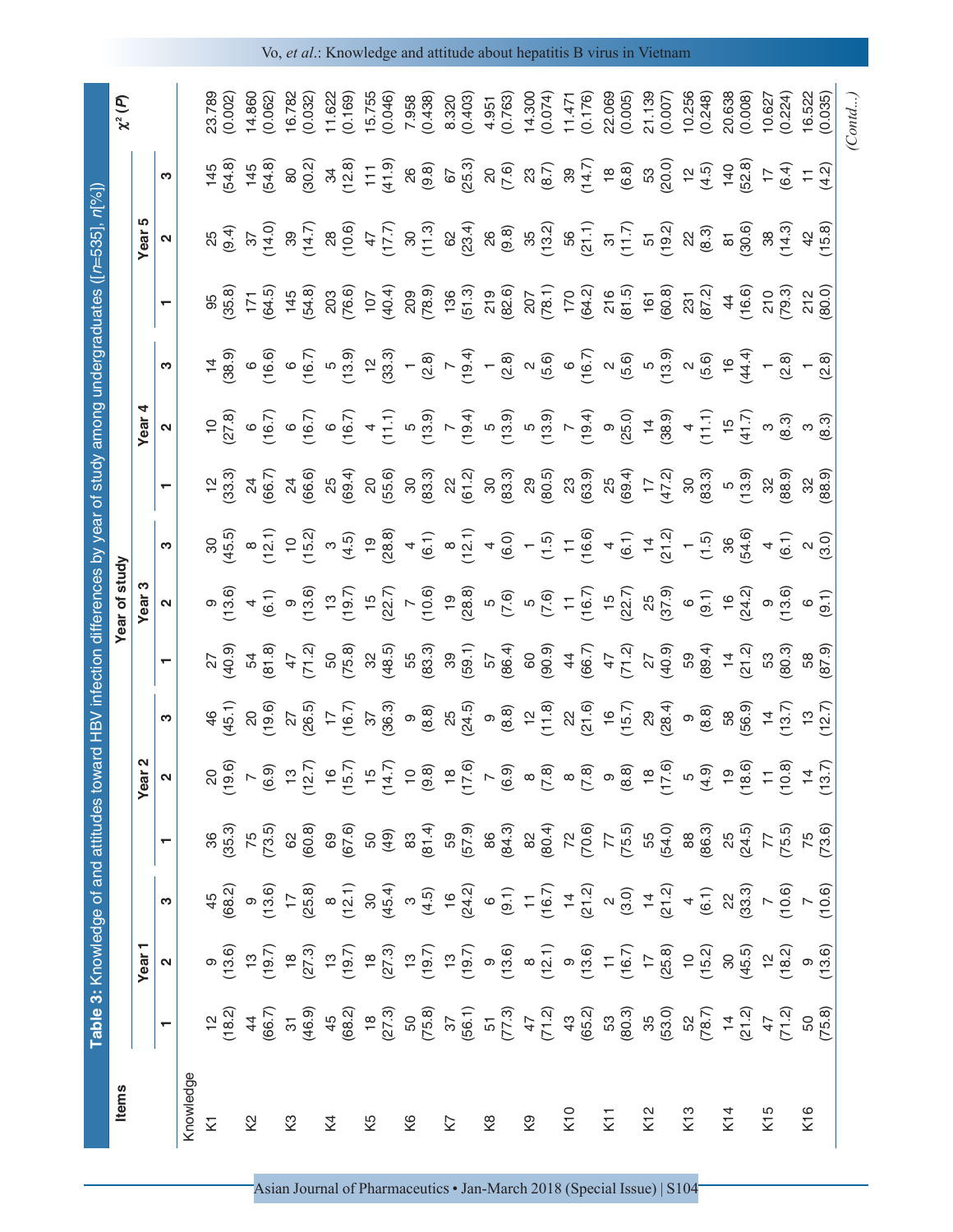| <b>Items</b>   |                                            |                                                          |                                                              |                                                                      |                                          |                                                                                                                                                                                                                                                                                 |                                                                                                                                                                   | Year of study                  |                                                                                          |                                                                                                                                                                                                                                                                                                                         |                                                                                                                                                                                                                                                                                                                                                                                                                                                                |                                                                                             |                                                                                                                                                                                                                                                                                                                                    |                                                                                                |                                                | $\chi^2(P)$                                                                                |
|----------------|--------------------------------------------|----------------------------------------------------------|--------------------------------------------------------------|----------------------------------------------------------------------|------------------------------------------|---------------------------------------------------------------------------------------------------------------------------------------------------------------------------------------------------------------------------------------------------------------------------------|-------------------------------------------------------------------------------------------------------------------------------------------------------------------|--------------------------------|------------------------------------------------------------------------------------------|-------------------------------------------------------------------------------------------------------------------------------------------------------------------------------------------------------------------------------------------------------------------------------------------------------------------------|----------------------------------------------------------------------------------------------------------------------------------------------------------------------------------------------------------------------------------------------------------------------------------------------------------------------------------------------------------------------------------------------------------------------------------------------------------------|---------------------------------------------------------------------------------------------|------------------------------------------------------------------------------------------------------------------------------------------------------------------------------------------------------------------------------------------------------------------------------------------------------------------------------------|------------------------------------------------------------------------------------------------|------------------------------------------------|--------------------------------------------------------------------------------------------|
|                |                                            | Year <sub>1</sub>                                        |                                                              |                                                                      | Year <sub>2</sub>                        |                                                                                                                                                                                                                                                                                 |                                                                                                                                                                   | Year <sub>3</sub>              |                                                                                          |                                                                                                                                                                                                                                                                                                                         | Year 4                                                                                                                                                                                                                                                                                                                                                                                                                                                         |                                                                                             |                                                                                                                                                                                                                                                                                                                                    | Year <sub>5</sub>                                                                              |                                                |                                                                                            |
|                |                                            | 2                                                        | S                                                            |                                                                      | 2                                        | ო                                                                                                                                                                                                                                                                               |                                                                                                                                                                   | $\mathbf{\Omega}$              | ო                                                                                        |                                                                                                                                                                                                                                                                                                                         | $\mathbf{\Omega}$                                                                                                                                                                                                                                                                                                                                                                                                                                              | ო                                                                                           |                                                                                                                                                                                                                                                                                                                                    | $\mathbf{\Omega}$                                                                              | S                                              |                                                                                            |
| Knowledge      |                                            |                                                          |                                                              |                                                                      |                                          |                                                                                                                                                                                                                                                                                 |                                                                                                                                                                   |                                |                                                                                          |                                                                                                                                                                                                                                                                                                                         |                                                                                                                                                                                                                                                                                                                                                                                                                                                                |                                                                                             |                                                                                                                                                                                                                                                                                                                                    |                                                                                                |                                                |                                                                                            |
| K17            | 58<br>(87.9)<br>(87.9)<br>(81.8)<br>(62.4) | 5<br>(7.6)<br>(7.6)<br>(18.7)<br>(18.7)                  |                                                              |                                                                      |                                          |                                                                                                                                                                                                                                                                                 |                                                                                                                                                                   |                                |                                                                                          | .<br>ত                                                                                                                                                                                                                                                                                                                  |                                                                                                                                                                                                                                                                                                                                                                                                                                                                |                                                                                             |                                                                                                                                                                                                                                                                                                                                    |                                                                                                |                                                | 13.898<br>(0.084)                                                                          |
|                |                                            |                                                          |                                                              |                                                                      |                                          | (10.8)                                                                                                                                                                                                                                                                          |                                                                                                                                                                   | (6.1)                          |                                                                                          |                                                                                                                                                                                                                                                                                                                         |                                                                                                                                                                                                                                                                                                                                                                                                                                                                |                                                                                             |                                                                                                                                                                                                                                                                                                                                    |                                                                                                |                                                |                                                                                            |
| K18            |                                            |                                                          |                                                              |                                                                      |                                          |                                                                                                                                                                                                                                                                                 |                                                                                                                                                                   |                                |                                                                                          |                                                                                                                                                                                                                                                                                                                         |                                                                                                                                                                                                                                                                                                                                                                                                                                                                |                                                                                             |                                                                                                                                                                                                                                                                                                                                    |                                                                                                |                                                |                                                                                            |
|                |                                            |                                                          | $(4.5)$<br>$(10.6)$<br>$(10.6)$<br>$(18.9)$                  | 88<br>(86.3)<br>(85<br>(87.8)<br>(67.8)                              | $(2.9)$<br>$(3.9)$<br>$(3.9)$<br>$(1.2)$ | $13$<br>$(12.7)$<br>$387$<br>$(21)$                                                                                                                                                                                                                                             | $(62.4)$<br>$58$<br>$67.9$<br>$842$<br>$70.9$                                                                                                                     | $7$<br>(10.6)<br>185<br>(15.6) | $(1.5)$<br>$(1.5)$<br>$(1.5)$<br>$(13.5)$                                                | $(86.1)$<br>$31$<br>$36.1$<br>$442$<br>$46.2$<br>$(68.2)$                                                                                                                                                                                                                                                               | $(8.3)$<br>$(8.3)$<br>$(115)$<br>$(17.7)$                                                                                                                                                                                                                                                                                                                                                                                                                      | $(5.6)$<br>$(5.6)$<br>$(5.6)$<br>$51$<br>$(14.1)$                                           | 243<br>(91.7)<br>243<br>(91.7)<br>3222<br>306.3)                                                                                                                                                                                                                                                                                   | $74$<br>$(5.3)$<br>$(5.7)$<br>$(5.7)$<br>$(674)$                                               | $(3.0)$<br>$7$<br>$(2.6)$<br>$956$<br>$(19.7)$ | 22.706<br>(0.004)<br>14.870<br>(0.154)                                                     |
| <b>Total</b>   |                                            |                                                          |                                                              |                                                                      |                                          |                                                                                                                                                                                                                                                                                 |                                                                                                                                                                   |                                |                                                                                          |                                                                                                                                                                                                                                                                                                                         |                                                                                                                                                                                                                                                                                                                                                                                                                                                                |                                                                                             |                                                                                                                                                                                                                                                                                                                                    |                                                                                                |                                                |                                                                                            |
|                |                                            |                                                          |                                                              |                                                                      |                                          |                                                                                                                                                                                                                                                                                 |                                                                                                                                                                   |                                |                                                                                          |                                                                                                                                                                                                                                                                                                                         |                                                                                                                                                                                                                                                                                                                                                                                                                                                                |                                                                                             |                                                                                                                                                                                                                                                                                                                                    |                                                                                                |                                                |                                                                                            |
| Attitude       |                                            |                                                          |                                                              |                                                                      |                                          |                                                                                                                                                                                                                                                                                 |                                                                                                                                                                   |                                |                                                                                          |                                                                                                                                                                                                                                                                                                                         |                                                                                                                                                                                                                                                                                                                                                                                                                                                                |                                                                                             |                                                                                                                                                                                                                                                                                                                                    |                                                                                                |                                                |                                                                                            |
| $\overline{A}$ |                                            |                                                          |                                                              |                                                                      |                                          |                                                                                                                                                                                                                                                                                 |                                                                                                                                                                   |                                |                                                                                          |                                                                                                                                                                                                                                                                                                                         |                                                                                                                                                                                                                                                                                                                                                                                                                                                                |                                                                                             |                                                                                                                                                                                                                                                                                                                                    |                                                                                                |                                                |                                                                                            |
|                | $23$<br>$(34.8)$<br>$45$<br>$(68.2)$       | $(18.2)$<br>$(18.2)$<br>$(19.7)$                         | 31<br>(47.0)<br>(8 a<br>(12.1)<br>(18.2)<br>(13.6)<br>(13.6) | 57<br>(55.9)<br>83<br>(81.4)<br>50<br>(55.9)<br>40.2)<br>57<br>57.9) |                                          | $\begin{array}{c} 33 \\ 32 \\ 33 \\ \hline \end{array} \begin{array}{c} 24 \\ 25 \\ 26 \\ \hline \end{array} \begin{array}{c} 24 \\ 25 \\ 26 \\ \hline \end{array} \begin{array}{c} 25 \\ 25 \\ 25 \\ \hline \end{array} \begin{array}{c} 23 \\ 25 \\ 25 \\ \hline \end{array}$ | $(51.5)$ $(54.6)$ $(59.7)$ $(59.7)$ $(59.7)$ $(59.7)$ $(59.7)$ $(59.7)$ $(59.7)$ $(59.7)$ $(59.7)$ $(59.7)$ $(59.7)$ $(59.7)$ $(59.7)$ $(59.7)$ $(59.7)$ $(59.7)$ |                                | $22$<br>$(33.3)$<br>$(36.3)$<br>$(36.3)$<br>$(36.3)$<br>$(36.3)$<br>$(36.3)$<br>$(32.1)$ | $\begin{bmatrix} 21 \\ 0.83 \\ 0.83 \end{bmatrix}$ (3, 3, 3)<br>$\begin{bmatrix} 3 & 0 \\ 0.83 & 0 \\ 0.83 & 0 \\ 0.83 & 0 \\ 0.83 & 0 \\ 0.83 & 0 \\ 0.83 & 0 \\ 0.83 & 0 \\ 0.83 & 0 \\ 0.83 & 0 \\ 0.83 & 0 \\ 0.83 & 0 \\ 0.83 & 0 \\ 0.83 & 0 \\ 0.83 & 0 \\ 0.83 & 0 \\ 0.83 & 0 \\ 0.83 & 0 \\ 0.83 & 0 \\ 0.83$ | $\begin{array}{c} \mathfrak{g} \\ (\mathfrak{g},7) \\ (\mathfrak{g},9) \\ (\mathfrak{g},9) \\ (\mathfrak{g},2) \\ (\mathfrak{g},2) \\ (\mathfrak{g},4) \\ (\mathfrak{g},3) \\ (\mathfrak{g},3) \\ (\mathfrak{g},3) \\ (\mathfrak{g},3) \\ (\mathfrak{g},2) \\ (\mathfrak{g},3) \\ (\mathfrak{g},3) \\ (\mathfrak{g},3) \\ (\mathfrak{g},3) \\ (\mathfrak{g},3) \\ (\mathfrak{g},3) \\ (\mathfrak{g},3) \\ (\mathfrak{g},3) \\ (\mathfrak{g},3) \\ (\mathfrak{$ | 9<br>$(25.0)$<br>$(2.8)$<br>$(5.0)$<br>$(5.0)$<br>$(5.0)$<br>$(5.0)$<br>$(5.0)$<br>$(27.8)$ | $\begin{array}{c} 67 \\ 87.8 \\ (32.8) \\ (32.4) \\ (34.9) \\ (43.4) \\ (50.6) \\ (30.6) \\ (30.6) \\ (24.4) \\ (36.6) \\ (40.0) \\ (40.0) \\ (40.0) \\ (40.0) \\ (40.0) \\ (40.0) \\ (40.0) \\ (40.0) \\ (40.0) \\ (40.0) \\ (40.0) \\ (40.0) \\ (40.0) \\ (40.0) \\ (40.0) \\ (40.0) \\ (40.0) \\ (40.0) \\ (40.0) \\ (40.0) \\$ | $44$<br>$(16.6)$<br>$(5.3)$<br>$8$<br>$(31.7)$<br>$(11.9)$<br>$(30.0)$<br>$(35.5)$<br>$(26.5)$ | $134$<br>(50.6)<br>26<br>26<br>(9.8)<br>47.7)  | 26.729<br>(0.001)                                                                          |
| $\overline{A}$ |                                            |                                                          |                                                              |                                                                      |                                          |                                                                                                                                                                                                                                                                                 |                                                                                                                                                                   |                                |                                                                                          |                                                                                                                                                                                                                                                                                                                         |                                                                                                                                                                                                                                                                                                                                                                                                                                                                |                                                                                             |                                                                                                                                                                                                                                                                                                                                    |                                                                                                |                                                |                                                                                            |
|                |                                            |                                                          |                                                              |                                                                      |                                          |                                                                                                                                                                                                                                                                                 |                                                                                                                                                                   |                                |                                                                                          |                                                                                                                                                                                                                                                                                                                         |                                                                                                                                                                                                                                                                                                                                                                                                                                                                |                                                                                             |                                                                                                                                                                                                                                                                                                                                    |                                                                                                |                                                | 24.683<br>(0.002)                                                                          |
| $\lambda$ 3    |                                            |                                                          |                                                              |                                                                      |                                          |                                                                                                                                                                                                                                                                                 |                                                                                                                                                                   |                                |                                                                                          |                                                                                                                                                                                                                                                                                                                         |                                                                                                                                                                                                                                                                                                                                                                                                                                                                |                                                                                             |                                                                                                                                                                                                                                                                                                                                    |                                                                                                |                                                |                                                                                            |
|                | (53.1)                                     | $23$<br>$(34.8)$<br>$32$<br>$(48.5)$<br>$27$<br>$(40.9)$ |                                                              |                                                                      |                                          |                                                                                                                                                                                                                                                                                 |                                                                                                                                                                   |                                |                                                                                          |                                                                                                                                                                                                                                                                                                                         |                                                                                                                                                                                                                                                                                                                                                                                                                                                                |                                                                                             |                                                                                                                                                                                                                                                                                                                                    |                                                                                                |                                                | $\begin{array}{c} 6.302 \\ (0.613) \\ 23.319 \\ (0.003) \\ (0.003) \\ (0.148) \end{array}$ |
| $\overline{4}$ |                                            |                                                          |                                                              |                                                                      |                                          |                                                                                                                                                                                                                                                                                 |                                                                                                                                                                   |                                |                                                                                          |                                                                                                                                                                                                                                                                                                                         |                                                                                                                                                                                                                                                                                                                                                                                                                                                                |                                                                                             |                                                                                                                                                                                                                                                                                                                                    |                                                                                                |                                                |                                                                                            |
|                | $22$<br>$(3.3)$<br>$3.5$<br>$(45.5)$       |                                                          |                                                              |                                                                      |                                          |                                                                                                                                                                                                                                                                                 |                                                                                                                                                                   |                                |                                                                                          |                                                                                                                                                                                                                                                                                                                         |                                                                                                                                                                                                                                                                                                                                                                                                                                                                |                                                                                             |                                                                                                                                                                                                                                                                                                                                    |                                                                                                | 65<br>(24.5)                                   |                                                                                            |
| A5             |                                            |                                                          |                                                              |                                                                      | (24.5)                                   |                                                                                                                                                                                                                                                                                 |                                                                                                                                                                   |                                |                                                                                          |                                                                                                                                                                                                                                                                                                                         |                                                                                                                                                                                                                                                                                                                                                                                                                                                                |                                                                                             |                                                                                                                                                                                                                                                                                                                                    |                                                                                                |                                                |                                                                                            |
|                |                                            |                                                          |                                                              |                                                                      |                                          |                                                                                                                                                                                                                                                                                 |                                                                                                                                                                   |                                |                                                                                          |                                                                                                                                                                                                                                                                                                                         |                                                                                                                                                                                                                                                                                                                                                                                                                                                                |                                                                                             |                                                                                                                                                                                                                                                                                                                                    |                                                                                                | 61<br>(23.0)                                   |                                                                                            |
| Total          | 155<br>47.0)                               | $107$<br>$(32.4)$                                        | 68                                                           | 288<br>56.5)                                                         | 96                                       | $126$<br>(24.7)                                                                                                                                                                                                                                                                 | 163                                                                                                                                                               | (28.5)                         |                                                                                          | 96<br>(53.3)                                                                                                                                                                                                                                                                                                            | $46$<br>(25.6)                                                                                                                                                                                                                                                                                                                                                                                                                                                 | $\frac{38}{(21.1)}$                                                                         | 641<br>(48.4)                                                                                                                                                                                                                                                                                                                      |                                                                                                | $333$<br>(25.1)                                | $18.619$<br>$(0.153)$                                                                      |
|                |                                            |                                                          | (20.6)                                                       |                                                                      | (8.8)                                    |                                                                                                                                                                                                                                                                                 | (49.4)                                                                                                                                                            |                                |                                                                                          |                                                                                                                                                                                                                                                                                                                         |                                                                                                                                                                                                                                                                                                                                                                                                                                                                |                                                                                             |                                                                                                                                                                                                                                                                                                                                    |                                                                                                |                                                |                                                                                            |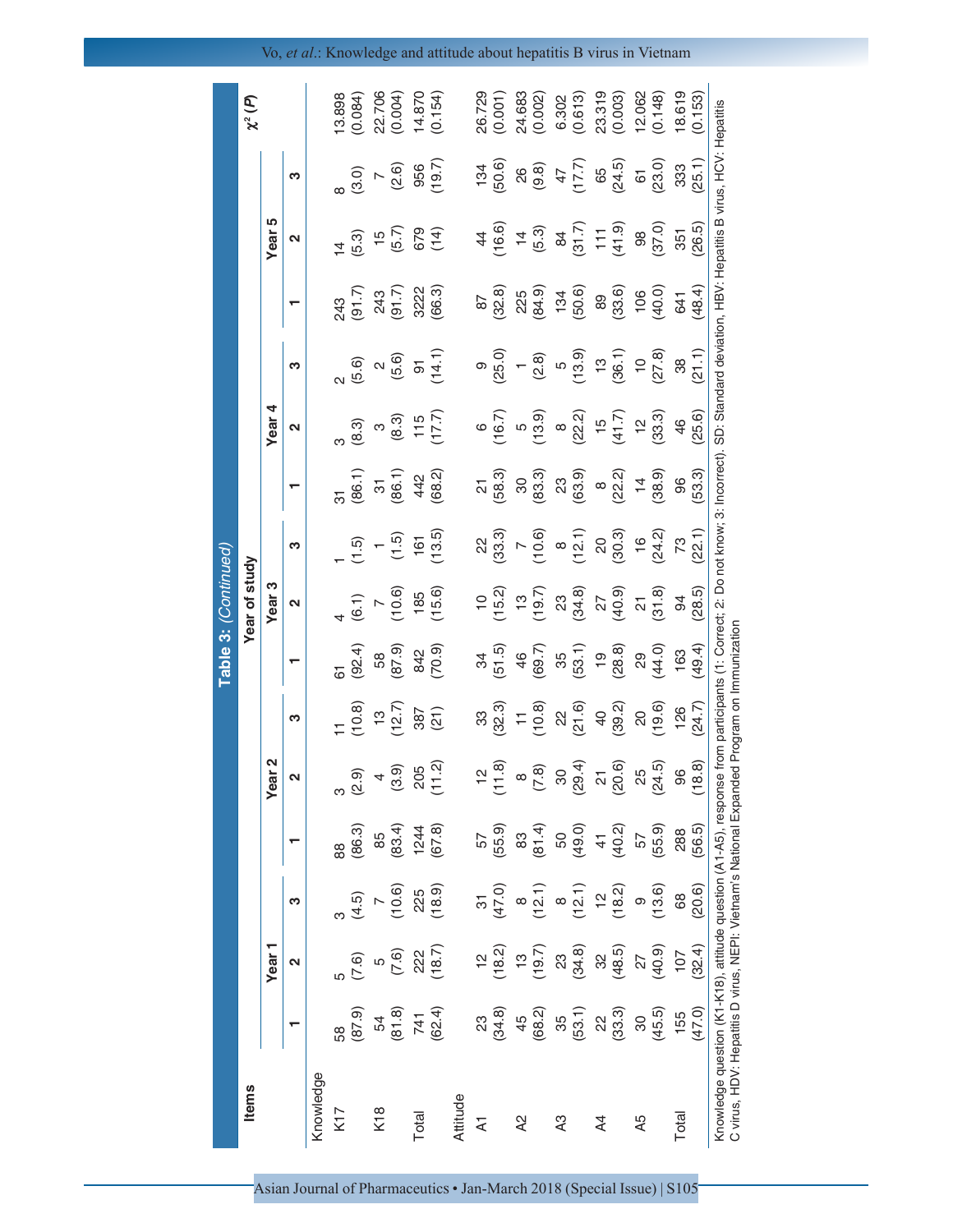| <b>Items</b>                |                                                                                                                                                                                                                                                                                                                                                                                                                                                                            | Table 4: Hepatitis B knowledge and                                                                                                                                                                                                                                                                                                                                                                                                                                                   |                                                                                                                                                                                                                                                                                                                                                                                                                                                                                                                                                |                                                              |                              |                                                                                                                                                                                                                                                                                                                                                                                                                                       | Expenditure (USD                                                                                                                                                                                                                                                                              |                                    |                                                                                                                                                                                                                                                                       | <b>COSD</b>                                                                            |                     |                                                                                                                                          |                                                  |
|-----------------------------|----------------------------------------------------------------------------------------------------------------------------------------------------------------------------------------------------------------------------------------------------------------------------------------------------------------------------------------------------------------------------------------------------------------------------------------------------------------------------|--------------------------------------------------------------------------------------------------------------------------------------------------------------------------------------------------------------------------------------------------------------------------------------------------------------------------------------------------------------------------------------------------------------------------------------------------------------------------------------|------------------------------------------------------------------------------------------------------------------------------------------------------------------------------------------------------------------------------------------------------------------------------------------------------------------------------------------------------------------------------------------------------------------------------------------------------------------------------------------------------------------------------------------------|--------------------------------------------------------------|------------------------------|---------------------------------------------------------------------------------------------------------------------------------------------------------------------------------------------------------------------------------------------------------------------------------------------------------------------------------------------------------------------------------------------------------------------------------------|-----------------------------------------------------------------------------------------------------------------------------------------------------------------------------------------------------------------------------------------------------------------------------------------------|------------------------------------|-----------------------------------------------------------------------------------------------------------------------------------------------------------------------------------------------------------------------------------------------------------------------|----------------------------------------------------------------------------------------|---------------------|------------------------------------------------------------------------------------------------------------------------------------------|--------------------------------------------------|
|                             |                                                                                                                                                                                                                                                                                                                                                                                                                                                                            | $\frac{6}{5}$                                                                                                                                                                                                                                                                                                                                                                                                                                                                        |                                                                                                                                                                                                                                                                                                                                                                                                                                                                                                                                                |                                                              | $90 - 130$                   |                                                                                                                                                                                                                                                                                                                                                                                                                                       |                                                                                                                                                                                                                                                                                               | $130 - 180$                        |                                                                                                                                                                                                                                                                       |                                                                                        | $\geq 180$          |                                                                                                                                          | $\widehat{\mathcal{C}}$<br>$\boldsymbol{\chi}^2$ |
|                             | $\overline{\phantom{0}}$                                                                                                                                                                                                                                                                                                                                                                                                                                                   | $\mathbf{\Omega}$                                                                                                                                                                                                                                                                                                                                                                                                                                                                    | S                                                                                                                                                                                                                                                                                                                                                                                                                                                                                                                                              |                                                              | $\mathbf{a}$                 | ო                                                                                                                                                                                                                                                                                                                                                                                                                                     | $\overline{\phantom{0}}$                                                                                                                                                                                                                                                                      | $\boldsymbol{\mathsf{N}}$          | ო                                                                                                                                                                                                                                                                     | $\overline{\phantom{0}}$                                                               | $\boldsymbol{\sim}$ | S                                                                                                                                        |                                                  |
| Knowledge                   |                                                                                                                                                                                                                                                                                                                                                                                                                                                                            |                                                                                                                                                                                                                                                                                                                                                                                                                                                                                      |                                                                                                                                                                                                                                                                                                                                                                                                                                                                                                                                                |                                                              |                              |                                                                                                                                                                                                                                                                                                                                                                                                                                       |                                                                                                                                                                                                                                                                                               |                                    |                                                                                                                                                                                                                                                                       |                                                                                        |                     |                                                                                                                                          |                                                  |
| Σ                           |                                                                                                                                                                                                                                                                                                                                                                                                                                                                            | $\frac{21}{13}$                                                                                                                                                                                                                                                                                                                                                                                                                                                                      | 88<br>58.3                                                                                                                                                                                                                                                                                                                                                                                                                                                                                                                                     | $70^{24.7}$                                                  | 32<br>(15.8)                 | (49.5)                                                                                                                                                                                                                                                                                                                                                                                                                                | 37.5                                                                                                                                                                                                                                                                                          | 12.5                               | $\frac{50}{4}$                                                                                                                                                                                                                                                        | 39.4                                                                                   | (9.6)<br>თ          | 51.1<br>$\frac{8}{4}$                                                                                                                    | (0.398)<br>6.232                                 |
| 2                           |                                                                                                                                                                                                                                                                                                                                                                                                                                                                            |                                                                                                                                                                                                                                                                                                                                                                                                                                                                                      |                                                                                                                                                                                                                                                                                                                                                                                                                                                                                                                                                |                                                              |                              |                                                                                                                                                                                                                                                                                                                                                                                                                                       |                                                                                                                                                                                                                                                                                               | $\circ$                            |                                                                                                                                                                                                                                                                       |                                                                                        | $\mathord{\sim}$    | $\overline{24}$                                                                                                                          | 14.286                                           |
|                             |                                                                                                                                                                                                                                                                                                                                                                                                                                                                            |                                                                                                                                                                                                                                                                                                                                                                                                                                                                                      |                                                                                                                                                                                                                                                                                                                                                                                                                                                                                                                                                |                                                              | $25$<br>$(12.4)$             | $35$<br>$(17.3)$                                                                                                                                                                                                                                                                                                                                                                                                                      | 63<br>71.6                                                                                                                                                                                                                                                                                    | (6.8)                              | $\frac{9}{21}$                                                                                                                                                                                                                                                        | 63<br>(67.0)                                                                           | (7.4)               | (25.5)                                                                                                                                   | (0.027)                                          |
| ζ3                          |                                                                                                                                                                                                                                                                                                                                                                                                                                                                            |                                                                                                                                                                                                                                                                                                                                                                                                                                                                                      |                                                                                                                                                                                                                                                                                                                                                                                                                                                                                                                                                |                                                              |                              | 59<br>29.2)                                                                                                                                                                                                                                                                                                                                                                                                                           | 54<br>50.3)                                                                                                                                                                                                                                                                                   | $13$<br>$(14.8)$                   | $\frac{21}{23.9}$                                                                                                                                                                                                                                                     | 62<br>(66.0)                                                                           | $\frac{1}{2}$       | $\overline{6}$                                                                                                                           | 9.560                                            |
|                             |                                                                                                                                                                                                                                                                                                                                                                                                                                                                            |                                                                                                                                                                                                                                                                                                                                                                                                                                                                                      |                                                                                                                                                                                                                                                                                                                                                                                                                                                                                                                                                |                                                              |                              |                                                                                                                                                                                                                                                                                                                                                                                                                                       |                                                                                                                                                                                                                                                                                               |                                    |                                                                                                                                                                                                                                                                       |                                                                                        | (13.8)              | (20.2)                                                                                                                                   | (0.144)                                          |
| Χ4                          | $\begin{array}{c} 4\, \overline{10}\, \\ 2\, \overline{10}\, \\ 6\, \overline{10}\, \\ \overline{10}\, \\ \overline{10}\, \\ \overline{10}\, \\ \overline{10}\, \\ \overline{10}\, \\ \overline{10}\, \\ \overline{10}\, \\ \overline{10}\, \\ \overline{10}\, \\ \overline{10}\, \\ \overline{10}\, \\ \overline{10}\, \\ \overline{10}\, \\ \overline{11}\, \\ \overline{10}\, \\ \overline{11}\, \\ \overline{11}\, \\ \overline{11}\, \\ \overline{10}\, \\ \overline$ | $\begin{array}{c} \mathcal{S}_1 \oplus \mathcal{S}_2 \oplus \mathcal{S}_3 \oplus \mathcal{S}_4 \oplus \mathcal{S}_5 \oplus \mathcal{S}_5 \oplus \mathcal{S}_6 \oplus \mathcal{S}_7 \oplus \mathcal{S}_8 \oplus \mathcal{S}_7 \oplus \mathcal{S}_8 \oplus \mathcal{S}_9 \oplus \mathcal{S}_9 \oplus \mathcal{S}_9 \oplus \mathcal{S}_9 \oplus \mathcal{S}_9 \oplus \mathcal{S}_9 \oplus \mathcal{S}_9 \oplus \mathcal{S}_9 \oplus \mathcal{S}_9 \oplus \mathcal{S}_9 \oplus \mathcal$ | $\begin{array}{c} \mathcal{A}\stackrel{\frown}{=}4\stackrel{\frown}{C}\stackrel{\frown}{=}\mathcal{A}\stackrel{\frown}{=}\mathcal{C}\stackrel{\frown}{=}\mathcal{C}\stackrel{\frown}{=}\mathcal{C}\stackrel{\frown}{=}\mathcal{C}\stackrel{\frown}{=}\mathcal{C}\stackrel{\frown}{=}\mathcal{C}\stackrel{\frown}{=}\mathcal{C}\stackrel{\frown}{=}\mathcal{C}\stackrel{\frown}{=}\mathcal{C}\stackrel{\frown}{=}\mathcal{C}\stackrel{\frown}{=}\mathcal{C}\stackrel{\frown}{=}\mathcal{C}\stackrel{\frown}{=}\mathcal{C}\stackrel{\frown}{=}\$ | $742$<br>$(70.3)$<br>$17$<br>$152$<br>$152$<br>$75.2)$       | 26<br>(12.9)<br>26<br>(12.9) | $24$<br>$(1, 9)$<br>$66$<br>$(32.7)$                                                                                                                                                                                                                                                                                                                                                                                                  | 66<br>(75.0)                                                                                                                                                                                                                                                                                  | $13$<br>$(14.8)$                   | 90.2                                                                                                                                                                                                                                                                  | 71<br>$(75.5)$<br>$(38.3)$<br>$(40.4)$<br>$(50.2)$<br>$(50.7)$<br>$(50.7)$<br>$(64.0)$ | 10.6                | $\frac{13}{13.8}$                                                                                                                        | (0.665)<br>4.084                                 |
| 52                          |                                                                                                                                                                                                                                                                                                                                                                                                                                                                            |                                                                                                                                                                                                                                                                                                                                                                                                                                                                                      |                                                                                                                                                                                                                                                                                                                                                                                                                                                                                                                                                |                                                              |                              |                                                                                                                                                                                                                                                                                                                                                                                                                                       |                                                                                                                                                                                                                                                                                               |                                    |                                                                                                                                                                                                                                                                       |                                                                                        |                     | $rac{40}{42.6}$                                                                                                                          | 7.986<br>(0.239)                                 |
|                             |                                                                                                                                                                                                                                                                                                                                                                                                                                                                            |                                                                                                                                                                                                                                                                                                                                                                                                                                                                                      |                                                                                                                                                                                                                                                                                                                                                                                                                                                                                                                                                |                                                              |                              |                                                                                                                                                                                                                                                                                                                                                                                                                                       |                                                                                                                                                                                                                                                                                               |                                    |                                                                                                                                                                                                                                                                       |                                                                                        |                     |                                                                                                                                          |                                                  |
| 6X                          |                                                                                                                                                                                                                                                                                                                                                                                                                                                                            |                                                                                                                                                                                                                                                                                                                                                                                                                                                                                      |                                                                                                                                                                                                                                                                                                                                                                                                                                                                                                                                                |                                                              | 38<br>(18.8)<br>26<br>(12.9) | $\begin{array}{c} 80 \\ 80 \\ 90 \\ \hline \end{array} \begin{array}{c} 2 \\ 4 \\ 1 \\ 2 \\ 3 \\ \hline \end{array} \begin{array}{c} 2 \\ 4 \\ 1 \\ 2 \\ 4 \\ \hline \end{array} \begin{array}{c} 2 \\ 4 \\ 1 \\ 2 \\ 3 \\ \hline \end{array} \begin{array}{c} 2 \\ 4 \\ 1 \\ 2 \\ 4 \\ \hline \end{array} \begin{array}{c} 2 \\ 4 \\ 1 \\ 2 \\ 3 \\ \hline \end{array} \begin{array}{c} 2 \\ 4 \\ 1 \\ 2 \\ 4 \\ \hline \end{array}$ | $\begin{array}{cccccc} & 0.63 & 0.63 & 0.63 \\ & 0.63 & 0.63 & 0.65 & 0.66 \\ & 0.63 & 0.63 & 0.66 & 0.66 \\ & 0.63 & 0.63 & 0.66 & 0.66 \\ & 0.63 & 0.63 & 0.66 & 0.66 \\ & 0.63 & 0.63 & 0.66 & 0.66 \\ & 0.63 & 0.63 & 0.66 & 0.66 \\ & 0.63 & 0.63 & 0.66 & 0.66 \\ & 0.63 & 0.63 & 0.66$ |                                    | $\begin{array}{cccccc} 46.4 & 0.0000 & 0.0000 & 0.0000 & 0.0000 & 0.0000 & 0.0000 & 0.0000 & 0.0000 & 0.0000 & 0.0000 & 0.0000 & 0.0000 & 0.0000 & 0.0000 & 0.0000 & 0.0000 & 0.0000 & 0.0000 & 0.0000 & 0.0000 & 0.0000 & 0.0000 & 0.0000 & 0.0000 & 0.0000 & 0.000$ |                                                                                        |                     | (6.4)<br>$\circ$                                                                                                                         | (0.573)<br>4.774                                 |
| K7                          |                                                                                                                                                                                                                                                                                                                                                                                                                                                                            |                                                                                                                                                                                                                                                                                                                                                                                                                                                                                      |                                                                                                                                                                                                                                                                                                                                                                                                                                                                                                                                                |                                                              |                              |                                                                                                                                                                                                                                                                                                                                                                                                                                       |                                                                                                                                                                                                                                                                                               |                                    |                                                                                                                                                                                                                                                                       |                                                                                        |                     |                                                                                                                                          |                                                  |
|                             |                                                                                                                                                                                                                                                                                                                                                                                                                                                                            |                                                                                                                                                                                                                                                                                                                                                                                                                                                                                      |                                                                                                                                                                                                                                                                                                                                                                                                                                                                                                                                                |                                                              |                              |                                                                                                                                                                                                                                                                                                                                                                                                                                       |                                                                                                                                                                                                                                                                                               |                                    |                                                                                                                                                                                                                                                                       |                                                                                        |                     | (17.0)                                                                                                                                   | $8.305$<br>$(0.217)$                             |
| $\stackrel{\circ}{\approx}$ |                                                                                                                                                                                                                                                                                                                                                                                                                                                                            |                                                                                                                                                                                                                                                                                                                                                                                                                                                                                      |                                                                                                                                                                                                                                                                                                                                                                                                                                                                                                                                                |                                                              |                              |                                                                                                                                                                                                                                                                                                                                                                                                                                       |                                                                                                                                                                                                                                                                                               |                                    |                                                                                                                                                                                                                                                                       |                                                                                        |                     |                                                                                                                                          | 2.876                                            |
|                             |                                                                                                                                                                                                                                                                                                                                                                                                                                                                            |                                                                                                                                                                                                                                                                                                                                                                                                                                                                                      |                                                                                                                                                                                                                                                                                                                                                                                                                                                                                                                                                |                                                              |                              |                                                                                                                                                                                                                                                                                                                                                                                                                                       |                                                                                                                                                                                                                                                                                               |                                    |                                                                                                                                                                                                                                                                       |                                                                                        |                     |                                                                                                                                          | (0.824)                                          |
| Κ9                          |                                                                                                                                                                                                                                                                                                                                                                                                                                                                            |                                                                                                                                                                                                                                                                                                                                                                                                                                                                                      |                                                                                                                                                                                                                                                                                                                                                                                                                                                                                                                                                |                                                              |                              |                                                                                                                                                                                                                                                                                                                                                                                                                                       |                                                                                                                                                                                                                                                                                               |                                    |                                                                                                                                                                                                                                                                       |                                                                                        |                     | $(8.5)$<br>$(9.5)$<br>$(10.6)$                                                                                                           | 15.776<br>(0.015)                                |
|                             |                                                                                                                                                                                                                                                                                                                                                                                                                                                                            |                                                                                                                                                                                                                                                                                                                                                                                                                                                                                      |                                                                                                                                                                                                                                                                                                                                                                                                                                                                                                                                                |                                                              |                              |                                                                                                                                                                                                                                                                                                                                                                                                                                       |                                                                                                                                                                                                                                                                                               |                                    |                                                                                                                                                                                                                                                                       |                                                                                        |                     |                                                                                                                                          |                                                  |
| K10                         |                                                                                                                                                                                                                                                                                                                                                                                                                                                                            |                                                                                                                                                                                                                                                                                                                                                                                                                                                                                      |                                                                                                                                                                                                                                                                                                                                                                                                                                                                                                                                                |                                                              |                              |                                                                                                                                                                                                                                                                                                                                                                                                                                       |                                                                                                                                                                                                                                                                                               |                                    |                                                                                                                                                                                                                                                                       | 79<br>(84.0)<br>(85 (1)<br>(8,0)<br>(8,0)<br>(5,8,5)                                   |                     | $\begin{pmatrix} 19 \\ 20.2 \end{pmatrix}$<br>$\begin{pmatrix} 19 \\ 13.8 \end{pmatrix}$<br>$\begin{pmatrix} 19.1 \\ 19.1 \end{pmatrix}$ | $6.622$<br>$(0.357)$                             |
| K11                         |                                                                                                                                                                                                                                                                                                                                                                                                                                                                            |                                                                                                                                                                                                                                                                                                                                                                                                                                                                                      |                                                                                                                                                                                                                                                                                                                                                                                                                                                                                                                                                |                                                              |                              |                                                                                                                                                                                                                                                                                                                                                                                                                                       |                                                                                                                                                                                                                                                                                               |                                    |                                                                                                                                                                                                                                                                       |                                                                                        |                     |                                                                                                                                          | 11.814                                           |
| K12                         |                                                                                                                                                                                                                                                                                                                                                                                                                                                                            |                                                                                                                                                                                                                                                                                                                                                                                                                                                                                      |                                                                                                                                                                                                                                                                                                                                                                                                                                                                                                                                                |                                                              |                              |                                                                                                                                                                                                                                                                                                                                                                                                                                       |                                                                                                                                                                                                                                                                                               |                                    |                                                                                                                                                                                                                                                                       |                                                                                        |                     |                                                                                                                                          | (0.066)                                          |
|                             |                                                                                                                                                                                                                                                                                                                                                                                                                                                                            |                                                                                                                                                                                                                                                                                                                                                                                                                                                                                      |                                                                                                                                                                                                                                                                                                                                                                                                                                                                                                                                                |                                                              |                              |                                                                                                                                                                                                                                                                                                                                                                                                                                       |                                                                                                                                                                                                                                                                                               |                                    |                                                                                                                                                                                                                                                                       |                                                                                        |                     |                                                                                                                                          | 8.622<br>(0.196)                                 |
| K <sub>13</sub>             |                                                                                                                                                                                                                                                                                                                                                                                                                                                                            |                                                                                                                                                                                                                                                                                                                                                                                                                                                                                      |                                                                                                                                                                                                                                                                                                                                                                                                                                                                                                                                                |                                                              |                              | $\circ$                                                                                                                                                                                                                                                                                                                                                                                                                               |                                                                                                                                                                                                                                                                                               |                                    | $\circ$                                                                                                                                                                                                                                                               | $\begin{array}{c} 83 \\ 88.3 \end{array}$                                              | $\circ$             | 5<br>(5.3)                                                                                                                               | 2.673<br>(0.849)                                 |
|                             |                                                                                                                                                                                                                                                                                                                                                                                                                                                                            |                                                                                                                                                                                                                                                                                                                                                                                                                                                                                      |                                                                                                                                                                                                                                                                                                                                                                                                                                                                                                                                                |                                                              |                              | (4.5)                                                                                                                                                                                                                                                                                                                                                                                                                                 |                                                                                                                                                                                                                                                                                               |                                    | (6.8)                                                                                                                                                                                                                                                                 |                                                                                        | (6.4)               |                                                                                                                                          |                                                  |
| $K$ 14                      |                                                                                                                                                                                                                                                                                                                                                                                                                                                                            |                                                                                                                                                                                                                                                                                                                                                                                                                                                                                      |                                                                                                                                                                                                                                                                                                                                                                                                                                                                                                                                                | $\begin{array}{c} 36 \\ (17.8) \\ 162 \\ (80.2) \end{array}$ |                              | $101$<br>$100$<br>$10$<br>$10$                                                                                                                                                                                                                                                                                                                                                                                                        | $\begin{bmatrix} 21 \\ 23.9 \\ 24.7 \end{bmatrix}$<br>$\begin{bmatrix} 5 & 0 \\ 2 & 7 \end{bmatrix}$                                                                                                                                                                                          | $\frac{27}{(30.7)}$<br>10<br>11.4) | $\overline{4}$                                                                                                                                                                                                                                                        | $\mathbb{S}^2$                                                                         | $\rm ^{\rm 2}$      | 54.3                                                                                                                                     | 8.157                                            |
|                             |                                                                                                                                                                                                                                                                                                                                                                                                                                                                            |                                                                                                                                                                                                                                                                                                                                                                                                                                                                                      |                                                                                                                                                                                                                                                                                                                                                                                                                                                                                                                                                |                                                              |                              |                                                                                                                                                                                                                                                                                                                                                                                                                                       |                                                                                                                                                                                                                                                                                               |                                    | (45.4)                                                                                                                                                                                                                                                                | (24.5)                                                                                 | (21.3)              |                                                                                                                                          | (0.227)                                          |
| K <sub>15</sub>             |                                                                                                                                                                                                                                                                                                                                                                                                                                                                            |                                                                                                                                                                                                                                                                                                                                                                                                                                                                                      |                                                                                                                                                                                                                                                                                                                                                                                                                                                                                                                                                |                                                              | $\frac{29}{14.4}$            |                                                                                                                                                                                                                                                                                                                                                                                                                                       |                                                                                                                                                                                                                                                                                               |                                    |                                                                                                                                                                                                                                                                       | $75$<br>$79.8$                                                                         | $\overline{c}$      | $\frac{14}{14.9}$                                                                                                                        | 28.501                                           |
|                             |                                                                                                                                                                                                                                                                                                                                                                                                                                                                            |                                                                                                                                                                                                                                                                                                                                                                                                                                                                                      |                                                                                                                                                                                                                                                                                                                                                                                                                                                                                                                                                |                                                              |                              | (5.4)                                                                                                                                                                                                                                                                                                                                                                                                                                 |                                                                                                                                                                                                                                                                                               |                                    |                                                                                                                                                                                                                                                                       |                                                                                        | (5.3)               |                                                                                                                                          | (0.000)                                          |
| K16                         |                                                                                                                                                                                                                                                                                                                                                                                                                                                                            | (16.6)                                                                                                                                                                                                                                                                                                                                                                                                                                                                               |                                                                                                                                                                                                                                                                                                                                                                                                                                                                                                                                                | $172$<br>(85.1)                                              | $\frac{24}{11.9}$            | $\mathbf{\circ}$                                                                                                                                                                                                                                                                                                                                                                                                                      |                                                                                                                                                                                                                                                                                               | (15.9)                             | $74$<br>$(15.9)$<br>$(15.9)$                                                                                                                                                                                                                                          | $72^{2}$                                                                               |                     | $\overleftarrow{\textbf{t}}$                                                                                                             | 17.986                                           |
|                             |                                                                                                                                                                                                                                                                                                                                                                                                                                                                            |                                                                                                                                                                                                                                                                                                                                                                                                                                                                                      |                                                                                                                                                                                                                                                                                                                                                                                                                                                                                                                                                |                                                              |                              | (3.0)                                                                                                                                                                                                                                                                                                                                                                                                                                 |                                                                                                                                                                                                                                                                                               |                                    |                                                                                                                                                                                                                                                                       |                                                                                        | 11.7                | 11.7                                                                                                                                     | (0.006)                                          |
|                             |                                                                                                                                                                                                                                                                                                                                                                                                                                                                            |                                                                                                                                                                                                                                                                                                                                                                                                                                                                                      |                                                                                                                                                                                                                                                                                                                                                                                                                                                                                                                                                |                                                              |                              |                                                                                                                                                                                                                                                                                                                                                                                                                                       |                                                                                                                                                                                                                                                                                               |                                    |                                                                                                                                                                                                                                                                       |                                                                                        |                     |                                                                                                                                          | Contd.                                           |

Vo, *et al*.: Knowledge and attitude about hepatitis B virus in Vietnam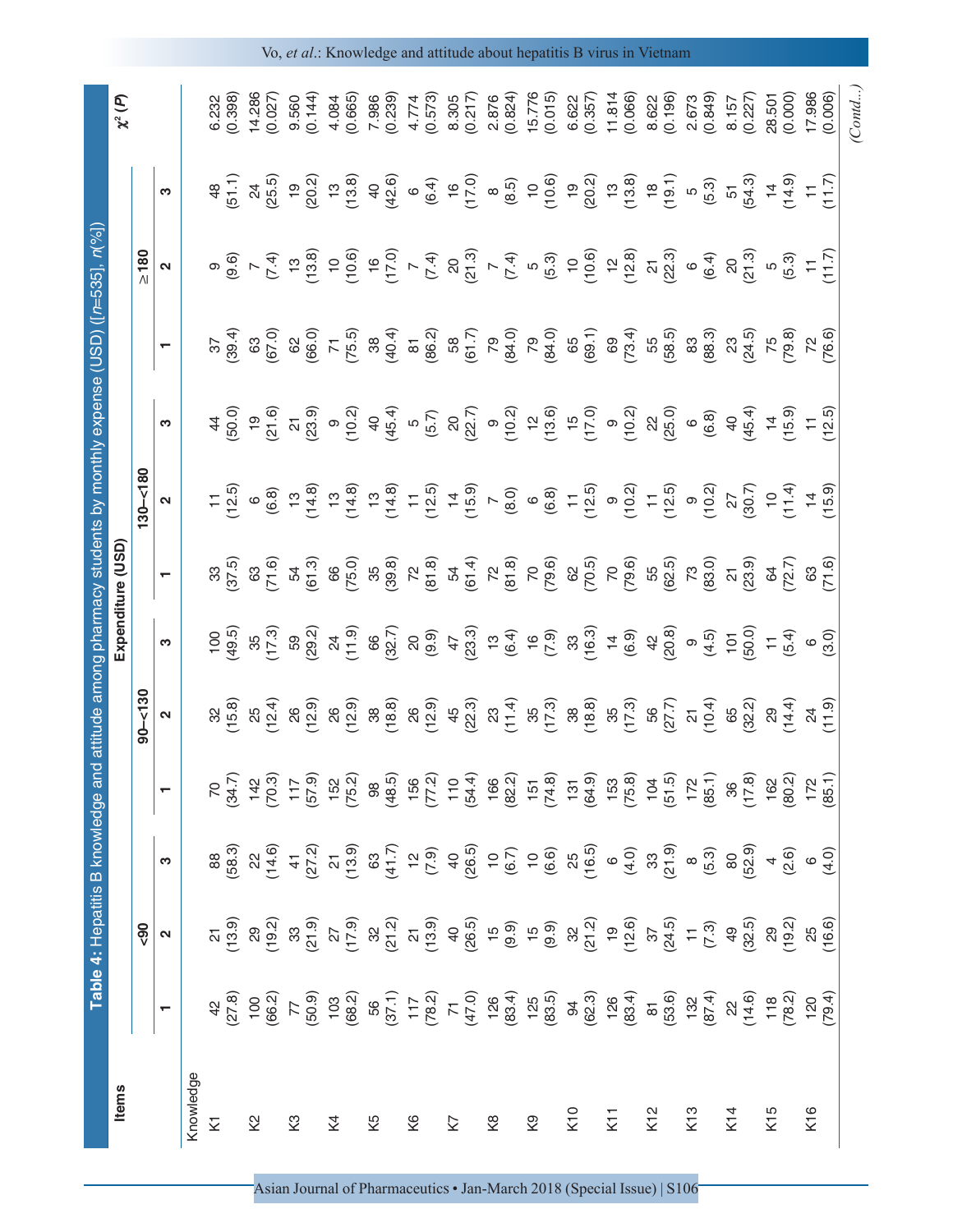| <b>Items</b>   |                                             |                   |                         |                   |                   |                         | Expenditure (USD) |                     |                   |                     |                     |                     | $\chi^2(P)$ |
|----------------|---------------------------------------------|-------------------|-------------------------|-------------------|-------------------|-------------------------|-------------------|---------------------|-------------------|---------------------|---------------------|---------------------|-------------|
|                |                                             | <b>90</b>         |                         |                   | $90 - 130$        |                         |                   | $130 - 180$         |                   |                     | $\geq 180$          |                     |             |
|                |                                             | Ν                 | ო                       |                   | $\mathbf{\Omega}$ | ო                       |                   | $\mathbf{\Omega}$   | ო                 |                     | $\mathbf{\Omega}$   | ო                   |             |
| Knowledge      |                                             |                   |                         |                   |                   |                         |                   |                     |                   |                     |                     |                     |             |
| K17            | 139                                         |                   |                         | 183               |                   |                         |                   |                     | Ю                 |                     | 4                   | ∞                   | 6.305       |
|                | (92.0)                                      | (4.0)             | (4.0)                   | (90.6)            | $13$<br>(6.4)     | $\circ \atop{6}{\odot}$ | (67.5)            | <sup>ර</sup> ම      | (5.7)             | 82<br>(87.2)        | (4.3)               | (8.5)               | (0.390)     |
| K18            | 131                                         |                   |                         | 180               |                   | $\overline{a}$          | 79                | 4                   | LO                | $\overline{\infty}$ | 4                   | $\circ$             | 6.123       |
|                | (86.7)                                      | (7.3)             | (6.0)                   | (89.1)            | (7.4)             | (3.5)                   | (89.8)            | (4.5)               | (5.7)             | (86.2)              | (4.3)               | (9.6)               | (0.410)     |
| Total          |                                             |                   | 484                     | 2455<br>(69.2)    |                   | 519                     | 1083              | 195                 | 306               | $1173$<br>(69.3)    |                     | 332                 | 9.482       |
|                | 1780<br>(65.5)                              | 452<br>16.6)      | (6.11)                  |                   | 572<br>(16.1)     | (14.7)                  | (68.4)            | (12.3)              | (19.3)            |                     | (11.1)              | (19.6)              | (0.311)     |
| Attitude       |                                             |                   |                         |                   |                   |                         |                   |                     |                   |                     |                     |                     |             |
| $\overline{A}$ |                                             |                   |                         | $\frac{8}{4}$     | 35                | 83                      | 39                |                     | 38                | 46                  |                     | ೫                   | 6.335       |
|                | $\frac{53}{(35.1)}$                         | $24$<br>(15.9)    |                         | (41.6)            | (17.3)            | (41.1)                  | (44.3)            | (12.5)              | (43.2)            | (48.9)              | (14.9)              | (36.2)              | (0.387)     |
| $\lambda$ 2    |                                             |                   |                         |                   |                   | $\overline{6}$          | $\overline{z}$    | $\overline{c}$      | $\frac{1}{2}$     | $\overline{z}$      | $\overline{0}$      | $\overline{C}$      | 7.691       |
|                | $\begin{pmatrix} 128 \\ 83.8 \end{pmatrix}$ | $\frac{1}{(7.3)}$ | $74$<br>(48.0)<br>12.9) | $156$<br>$(77.2)$ | (13.4)            | (9.4)                   | (80.7)            | (5.7)               | (13.6)            | (78.8)              | (10.6)              | (10.6)              | (0.262)     |
| A3             |                                             |                   |                         |                   |                   |                         | 49                |                     | $\frac{17}{19.3}$ |                     |                     | $\frac{1}{2}$       | 13.136      |
|                | 83<br>(54.0)                                | (29.1)            | $24$<br>(15.9)          | (0.94)            | (40.1)            | (14.9)                  | (55.7)            | $\frac{22}{(25.0)}$ |                   | 54<br>54<br>54      | $\frac{21}{(22.3)}$ | (20.2)              | (0.041)     |
| $\overline{4}$ | 46                                          | 66                | 39                      | 67                | 86                | $\frac{1}{6}$           | 29                |                     | 28                |                     | 23                  | 34                  | 12.34       |
|                | (29.5)                                      | (43.7)            | (25.8)                  | (33.1)            | (42.6)            | (24.3)                  | (33.0)            | (35.2)              | (31.8)            | $\frac{37}{(39.3)}$ | (24.5)              | (36.2)              | (0.055)     |
| A5             | 67                                          | 47                | 37                      | 86                |                   | $43\,$                  | 45                | $\mathbb{S}^2$      |                   | $38\,$              | ಕ್ಷ                 |                     | 4.220       |
|                | (43.4)                                      | (31.1)            | (24.5)                  | (42.6)            | $73$<br>(36.1)    | (21.3)                  | (51.1)            | (33.0)              | (15.9)            | (40.4)              | (36.2)              | $\frac{22}{(23.4)}$ | (0.647)     |
| Total          | 310                                         | 145               | 149                     | 398               | 229               | 181                     | 188               | 69                  | 95                | 211                 | 68                  | 97                  | 8.744       |
|                | (51.3)                                      | (24)              | (24.7)                  | (49.3)            | (28.3)            | (22.4)                  | (53.4)            | (19.6)              | (27)              | (56.1)              | (18.1)              | (25.8)              | (0.278)     |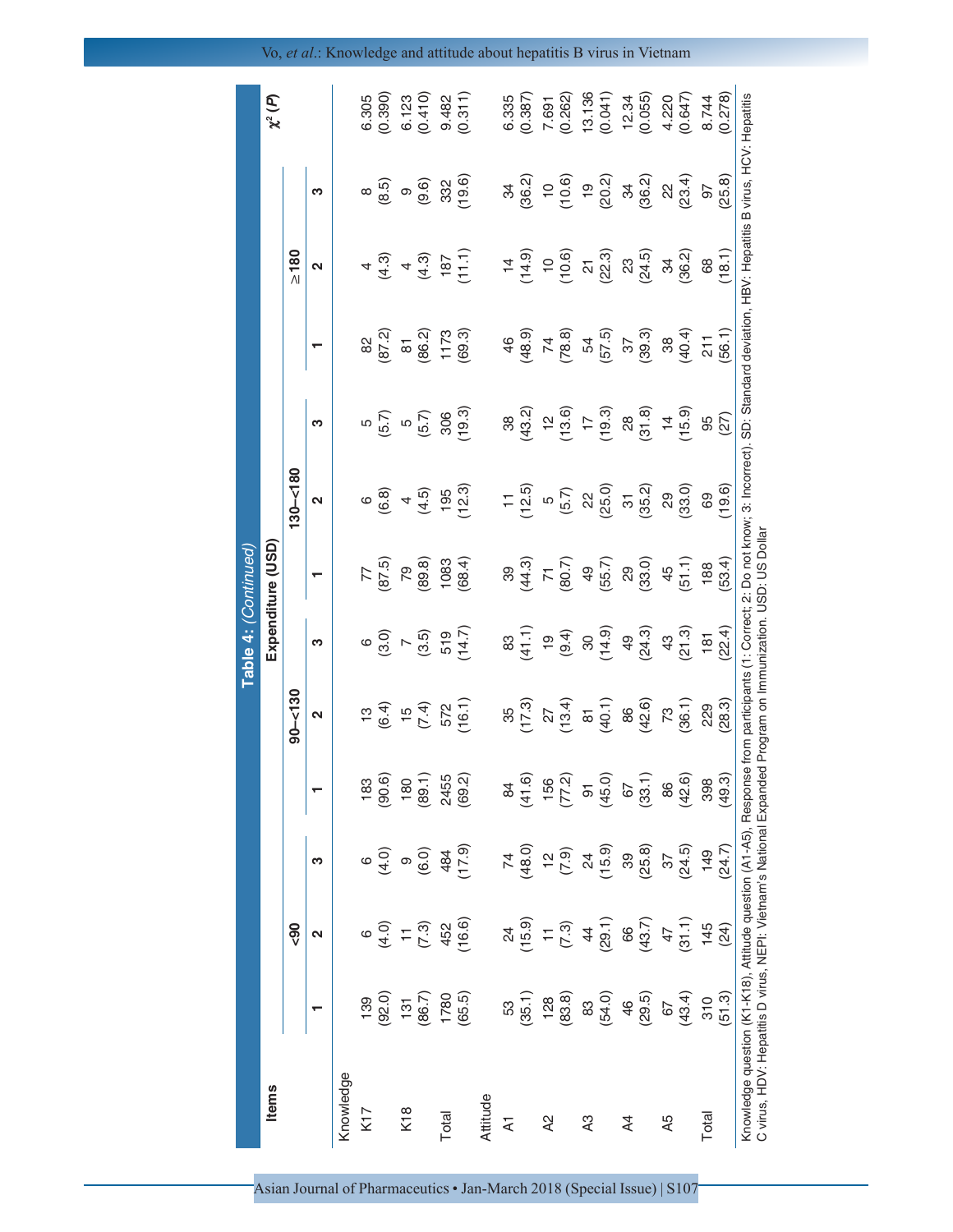did not know. Monthly expenditures of <90 USD or  $\geq$ 180 USD did not affect significantly on knowledge ( $P = 0.311$ ), attitudes were  $(P = 0.278)$ . The resulting description of the knowledge and attitudes of the pharmacy students by expenses per month is in Table 4..

Each response was assessed good or poor knowledge, positive or negative attitude. The positive score is  $\geq$ 3.50 ( $\geq$ 70%) and negative one is <3.50 (<70%). Overall, the respondents had negative attitudes toward hepatitis B, with the mean scores shown in Figure 1.

Considering the knowledge of hepatitis B in terms of demographic characteristics, males scored better than females

(>3.50). However, females had better attitudes toward hepatitis B prevention than males, which is presented in Table 5.

## **DISCUSSION**

The findings of the current study revealed impressive facts regarding the knowledge of pharmacy students and their attitude toward HBV. In addition, the study showed different recognition rates and attitude scores among pharmacy students in Dongnai province.

Several studies have focused on the immune status of HCWs

#### **Table 5:** The relationship between demographic characteristics, knowledge score, and attitude score by mean score comparison

| <b>Characteristics</b>                  |                 | Knowledge                                                                                                                   |                 |                            |                 |                            | <b>Attitude</b> |                                 |
|-----------------------------------------|-----------------|-----------------------------------------------------------------------------------------------------------------------------|-----------------|----------------------------|-----------------|----------------------------|-----------------|---------------------------------|
|                                         |                 | <b>Male</b>                                                                                                                 |                 | Female                     |                 | <b>Male</b>                |                 | Female                          |
|                                         | <b>Mean</b> ±SD | <b>MD (IQR</b><br>$[25 - 75]$                                                                                               | <b>Mean</b> ±SD | <b>MD</b><br>(IQR [25-75]) | <b>Mean</b> ±SD | <b>MD</b><br>(IQR [25-75]) | $Mean \pm SD$   | <b>MD</b><br>$( IQR [25 - 75])$ |
| Year of study                           |                 |                                                                                                                             |                 |                            |                 |                            |                 |                                 |
| 1 <sup>st</sup>                         |                 | 3.39±0.48 3.39 (3.2-3.8) 3.54±0.33 3.56 (3.3-4.0) 3.4±0.48 3.39 (3.0-3.9) 3.48±0.46 3.40 (3.2-3.8)                          |                 |                            |                 |                            |                 |                                 |
| 2 <sub>nd</sub>                         |                 | 3.43±0.27 3.39 (3.2-3.7) 3.38±0.32 3.44 (3.2-3.8) 3.38±0.59 3.40 (2.9-3.9) 3.31±0.60 3.40 (3.0-3.9)                         |                 |                            |                 |                            |                 |                                 |
| 3 <sup>rd</sup>                         |                 | 3.57±0.24 3.67 (3.3-3.9) 3.54±0.36 3.56 (3.4-3.7) 3.18±0.49 3.20 (3.0-3.7) 3.64±0.41 3.67 (3.4-3.9)                         |                 |                            |                 |                            |                 |                                 |
| 4 <sup>th</sup>                         |                 | 3.22±0.40 3.34 (2.8-3.5) 3.69±0.42 3.72 (3.5-4.0) 3.10±0.40 3.40 (2.9-2.1) 3.44±0.66 3.4 (3.2-3.7)                          |                 |                            |                 |                            |                 |                                 |
| 5 <sup>th</sup>                         |                 | 3.60±0.41 3.67 (3.3-3.9) 3.50±0.40 3.50 (3.2-3.8) 3.43±0.53 3.40 (3.0-3.8) 3.47±0.55 3.4 (3.0-3.8)                          |                 |                            |                 |                            |                 |                                 |
| Part-time job                           |                 |                                                                                                                             |                 |                            |                 |                            |                 |                                 |
| <b>No</b>                               |                 | $3.51\pm0.35$ $3.50$ (3.2-3.8) $3.50\pm0.36$ $3.50$ (3.2-3.8) $3.41\pm0.55$ $3.40$ (3.0-3.8) $3.39\pm0.54$ $3.40$ (3.0-3.8) |                 |                            |                 |                            |                 |                                 |
| Yes                                     |                 | 3.53±0.42 3.61 (3.2-3.9) 3.52±0.42 3.56 (3.3-3.9) 3.33±0.54 3.40 (3.0-3.8) 3.55±0.65 3.60 (3.2-4.0)                         |                 |                            |                 |                            |                 |                                 |
| Locality                                |                 |                                                                                                                             |                 |                            |                 |                            |                 |                                 |
| Urban                                   |                 | 3.53±0.38 3.61 (3.2-3.9) 3.52±0.37 3.56 (3.3-3.8) 3.36±0.53 3.40 (3.0-3.8) 3.44±0.56 3.40 (3.0-3.8)                         |                 |                            |                 |                            |                 |                                 |
| Rural                                   |                 | 3.46±0.35 3.42 (3.3-3.7) 3.43±0.38 3.47 (3.2-3.7) 3.51±0.53 3.60 (3.0-3.8) 3.38±0.57 3.40 (3.0-3.8)                         |                 |                            |                 |                            |                 |                                 |
| Cohabitants                             |                 |                                                                                                                             |                 |                            |                 |                            |                 |                                 |
| Parents                                 |                 | $3.59\pm0.41$ $3.67$ (3.3-3.9) $3.52\pm0.37$ $3.56$ (3.3-3.8) $3.45\pm0.54$ $3.60$ (3.0-3.8) $3.38\pm0.53$ $3.40$ (3.0-3.8) |                 |                            |                 |                            |                 |                                 |
| Relatives                               |                 | 3.49±0.41 3.42 (3.2-3.7) 3.48±0.37 3.50 (3.2-3.8) 3.49±0.59 3.60 (3.0-3.8) 3.41±0.56 3.40 (3.0-8.8)                         |                 |                            |                 |                            |                 |                                 |
| Friends                                 |                 | 3.49±0.29 3.36 (3.3-3.8) 3.52±0.38 3.56 (3.3-3.9) 3.04±0.42 3.00 (2.8-3.5) 3.47±0.59 3.40 (3.2-4.0)                         |                 |                            |                 |                            |                 |                                 |
| Alone                                   |                 | 3.42±0.37 3.43 (3.2-3.7) 3.46±0.40 3.44 (3.2-3.8) 3.34±0.54 3.40 (3.0-3.8) 3.43±0.59 3.40 (3.0-4.0)                         |                 |                            |                 |                            |                 |                                 |
| Others $(^\alpha)$                      |                 | 3.58±0.32 3.67 (3.2-3.9) 3.53±0.36 3.50 (3.3-4.1) 3.46±0.71 3.20 (3.0-3.8) 3.74±0.60 3.80 (3.4-4.2)                         |                 |                            |                 |                            |                 |                                 |
| Monthly expense (USD)*                  |                 |                                                                                                                             |                 |                            |                 |                            |                 |                                 |
| $90$                                    |                 | 3.53±0.35 3.50 (3.2-3.8) 3.50±0.38 3.50 (3.3-3.8) 3.43±0.50 3.60 (3.0-4.0) 3.49±0.54 3.60 (3.2-4.0)                         |                 |                            |                 |                            |                 |                                 |
| $90 - 130$                              |                 | $3.49\pm0.35$ 3.56 (3.2-3.8) $3.51\pm0.38$ 3.50 (3.2-3.8) 3.20 $\pm0.57$ 3.20 (2.8-3.6) 3.47 $\pm0.55$ 3.40 (3.0-3.8)       |                 |                            |                 |                            |                 |                                 |
| $130 - 180$                             |                 | 3.53±0.39 3.44 (3.2-3.9) 3.48±0.34 3.56 (3.2-3.8) 3.54±0.54 3.60 (3.0-4.2) 3.35±0.61 3.40 (2.9-3.8)                         |                 |                            |                 |                            |                 |                                 |
| $\geq$ 180                              |                 | 3.53±0.43 3.67 (3.2-3.9) 3.54±0.38 3.56 (3.4-3.8) 3.45±0.58 3.40 (3.2-3.8) 3.30±0.58 3.40 (3.0-3.6)                         |                 |                            |                 |                            |                 |                                 |
| Do you think it is enough for your life |                 |                                                                                                                             |                 |                            |                 |                            |                 |                                 |
| Yes                                     |                 | 3.51±0.38 3.56 (3.2-3.9) 3.50±0.38 3.50 (3.2-3.8) 3.32±0.55 3.40 (3.0-3.8) 3.42±0.57 3.40 (3.0-3.8)                         |                 |                            |                 |                            |                 |                                 |
| No                                      |                 | 3.52±0.36 3.56 (3.2-3.8) 3.53±0.36 3.56 (3.3-3.9) 3.53±0.51 3.60 (3.0-4.1) 3.44±0.54 3.40 (3.0-4.0)                         |                 |                            |                 |                            |                 |                                 |

*(Contd...)*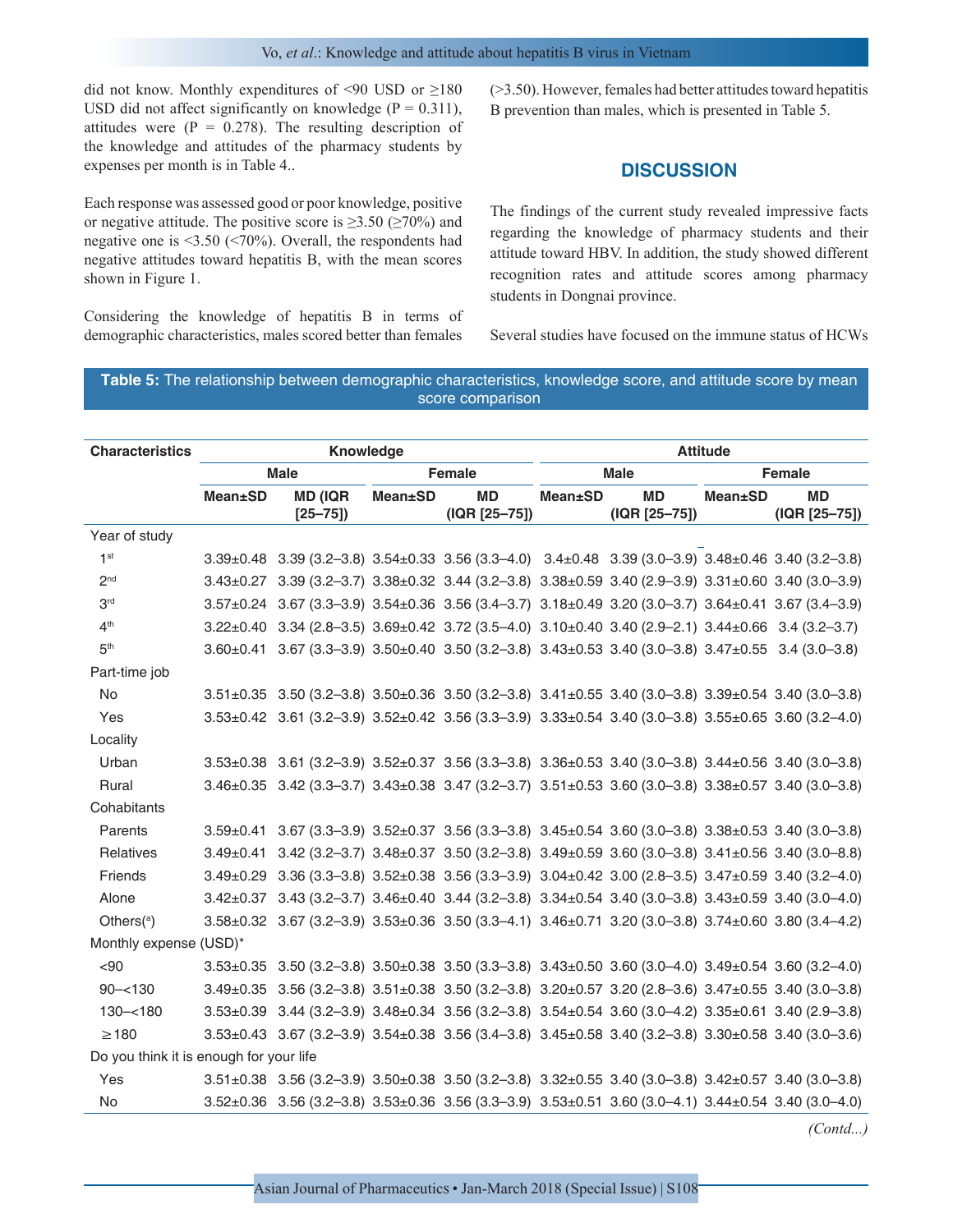#### Vo, *et al*.: Knowledge and attitude about hepatitis B virus in Vietnam

|                                               |                 |             |                               |                 | Table 5: (Continued)                                                                                                                |                 |                               |                 |                                |
|-----------------------------------------------|-----------------|-------------|-------------------------------|-----------------|-------------------------------------------------------------------------------------------------------------------------------------|-----------------|-------------------------------|-----------------|--------------------------------|
| <b>Characteristics</b>                        |                 |             |                               | Knowledge       |                                                                                                                                     |                 |                               | <b>Attitude</b> |                                |
|                                               |                 | <b>Male</b> |                               |                 | <b>Female</b>                                                                                                                       |                 | <b>Male</b>                   |                 | <b>Female</b>                  |
|                                               | <b>Mean</b> ±SD |             | <b>MD (IQR</b><br>$[25 - 75]$ | <b>Mean</b> ±SD | <b>MD</b><br>(IQR [25-75])                                                                                                          | <b>Mean</b> ±SD | <b>MD (IQR</b><br>$[25 - 75]$ | <b>Mean</b> ±SD | <b>MD (IQR)</b><br>$[25 - 75]$ |
| Have you been immunized with HBV vaccine?     |                 |             |                               |                 |                                                                                                                                     |                 |                               |                 |                                |
| Yes                                           |                 |             |                               |                 | 3.53±0.38 3.56 (3.2-3.9) 3.53±0.39 1.50 (1.3-1.7) 3.41±0.58 3.40 (3.0-3.8) 3.52±0.58 1.80 (1.4-2.0)                                 |                 |                               |                 |                                |
| <b>No</b>                                     |                 |             |                               |                 | 3.49±0.37 3.50 (3.2-3.8) 3.46±0.35 1.44 (1.3-1.6) 3.30±0.49 3.40 (2.9-3.7) 3.25±0.53 1.80 (1.4-2.0)                                 |                 |                               |                 |                                |
| Why don't you want to be vaccinated?          |                 |             |                               |                 |                                                                                                                                     |                 |                               |                 |                                |
| Do not<br>know where<br>to get<br>vaccinated  |                 |             |                               |                 | 3.44±0.27 3.53 (3.3-3.7) 3.42±0.41 3.44 (3.2-3.8) 3.03±0.42 3.10 (2.7-3.6) 3.29±0.44 3.40 (3.0-3.7)                                 |                 |                               |                 |                                |
| is too<br>expensive                           |                 |             |                               |                 | The vaccine 3.43±0.67 3.34 (3.2-3.5) 3.49±0.31 3.67 (3.2-3.8) 3.25±0.82 3.25 (2.8-3.8) 3.42±0.40 3.40 (3.1-3.6)                     |                 |                               |                 |                                |
| Fear of side<br>effects of<br>the vaccine     |                 |             |                               |                 | $3.23 \pm 0.49$ $3.17$ (2.8-3.7) $3.39 \pm 0.29$ $3.36$ (3.2-3.5) $3.16 \pm 0.75$ $3.60$ (2.8-3.6) $3.32 \pm 0.59$ $3.40$ (2.9-3.6) |                 |                               |                 |                                |
| Fear some<br>needles                          |                 |             |                               |                 | $3.61 \pm 0.27$ $3.67$ (3.4-3.9) $3.59 \pm 0.41$ 3.70 (3.4-4.0) $3.49 \pm 0.42$ 3.60 (3.2-3.6) $3.48 \pm 0.55$ 3.40 (3.0-3.8)       |                 |                               |                 |                                |
| No fear of<br>catching<br><b>HBV</b>          |                 |             |                               |                 | 3.29±0.42 3.33 (3.0-3.6) 3.54±0.36 3.67 (3.2-3.8) 3.29±0.38 3.00 (2.7-3.9) 3.17±0.56 3.20 (2.8-3.4)                                 |                 |                               |                 |                                |
| Others $(^{b})$                               |                 |             |                               |                 | $3.59\pm0.29$ $3.62$ (3.2-3.9) $3.41\pm0.33$ $3.56$ (3.2-3.8) $3.43\pm0.43$ $3.40$ (3.2-3.8) $3.09\pm0.56$ $3.20$ (2.8-3.6)         |                 |                               |                 |                                |
| Do you intend to set vaccinated for HBV?      |                 |             |                               |                 |                                                                                                                                     |                 |                               |                 |                                |
| Yes                                           |                 |             |                               |                 | 3.47±0.33 3.44 (3.2-3.7) 3.44±0.36 3.50 (3.2-3.9) 3.21±0.43 3.40 (2.9-3.6) 3.24±0.54 3.40 (3.0-3.6)                                 |                 |                               |                 |                                |
| <b>No</b>                                     |                 |             |                               |                 | 3.52±0.43 3.70 (3.3-4.0) 3.53±0.35 3.56 (3.3-3.8) 3.45±0.58 3.60 (3.0-3.9) 3.32±0.48 3.40 (3.0-3.7)                                 |                 |                               |                 |                                |
| The willingness to pay for vaccination (USD)* |                 |             |                               |                 |                                                                                                                                     |                 |                               |                 |                                |
| $<$ 15                                        |                 |             |                               |                 | $3.35\pm0.37$ $3.33$ (3.1-3.6) $3.49\pm0.32$ 3.56 (3.3-3.8) $3.20\pm0.48$ 3.20 (2.8-3.6) $3.36\pm0.51$ 3.40 (3.0-3.6)               |                 |                               |                 |                                |
| $15 - 20$                                     |                 |             |                               |                 | $3.52\pm0.47$ $3.67$ (3.3-3.8) $3.55\pm0.43$ $3.50$ (3.2-3.9) $3.38\pm0.58$ $3.40$ (3.0-3.6) $3.37\pm0.52$ $3.40$ (3.0-3.8)         |                 |                               |                 |                                |
| $20 - 30$                                     |                 |             |                               |                 | 3.69±0.23 3.67 (3.5-4.0) 3.33±0.31 3.47 (3.0-3.8) 3.55±0.42 3.60 (3.4-3.9) 3.07±0.49 3.20 (2.8-3.4)                                 |                 |                               |                 |                                |
| $\geq 30$                                     |                 |             |                               |                 | 3.57±0.36 3.78 (3.1-3.9) 3.45±0.45 3.81 (3.5-3.9) 3.13±0.47 2.00 (1.6-2.0) 2.77±0.88 2.80 (2.6-3.3)                                 |                 |                               |                 |                                |

SD: Standard deviation, Range: Min-Max, MD: Median, IQR: (Q1: 25<sup>th</sup> percentile, Q3: 75<sup>th</sup> percentile). (ª): Dormitory or rented house, (<sup>b</sup>): Do not know HBV can be infected or do not like, \*USD: US Dollar. HBV: Hepatitis B virus

with regard to hepatitis B, relatively few of them were dedicated to students in training for the health professions, although vaccination should precede exposure to the occupational risks of HBV infection. This study, which was conducted in a country possessing a high HBV prevalence rate, enabled the conducting of interviews in a total sample of 535 pharmacy students at a private university. It was shown that 37.4% of the male and 31.4% of the female students thought HBV transmission were caused through genes, with 31.4% of the female students thinking the same. In terms of year of study, the figures were 18.2% for the 1<sup>st</sup>-year students and 36.3% for the rest. Only a little over 30% of students knew that using tableware in common could not cause viral transmission. On the other hand, more than half of them were aware that HBV could be transmitted through blood, injection needles, and toothbrushes. In general, we concluded that pharmacy students were greatly aware of the symptoms and complications of hepatitis  $B$  ( $>70.0\%$ ). For instance, hepatitis B can lead to cirrhosis as well as liver cancer; moreover, alcohol abuse can intensify the processor can even lead to hepatitis C or D. In comparison, Noubiap *et al*. in Cameroon found an 83.2% level of good knowledge of the risk factors for HBV infection.[14] On the contrary, Shalaby *et al*. (2010) in Egypt at reported that interviewees had adequate knowledge of transmission, vaccination, and treatment of hepatitis B.[15] The report among medical in Pakistan showed fair level of knowledge toward hepatitis B and C among university students.[16,17] Mansour-Ghanaei *et al*. also concluded that the level of HCWs' HBV comprehension was average and the HBV knowledge of females was better than that of males.<sup>[12]</sup> In this study, a huge portion of the pharmacy students  $(>\!\!80\%)$ knew that it is necessary to have an urgent cure for HBV and the vaccination method can beused to achieve the most effective results.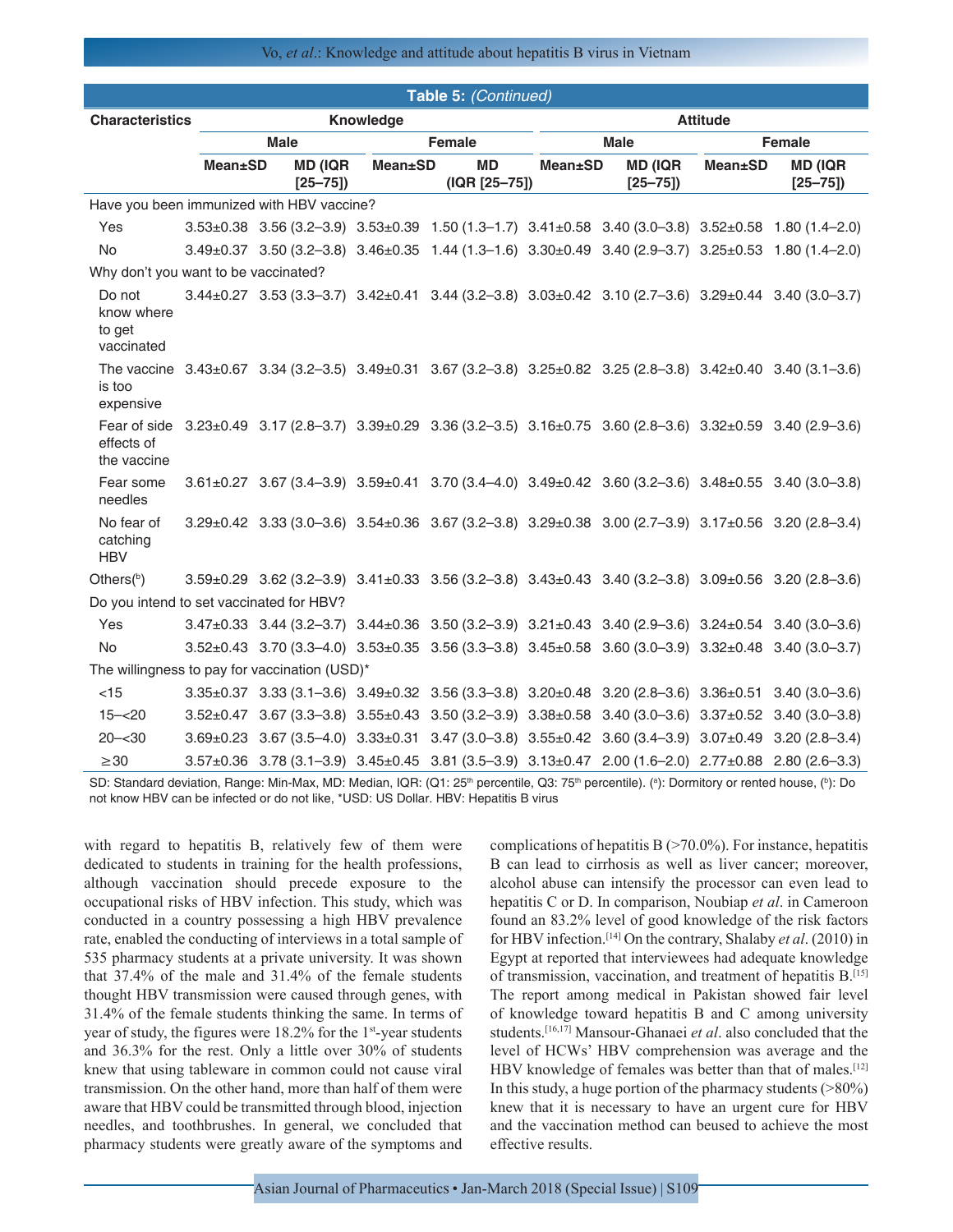Vo, *et al*.: Knowledge and attitude about hepatitis B virus in Vietnam



**Figure 1:** Description of knowledge and attitude score sub-group by (1) year of study, (2) monthly expense, (3) cohabitants. (a) Knowledge score, (b) attitude score, (c) total score. ∆\*: *P*<0.05, ∆\*\*: *P*=0.05, ∆\*\*\*: *P*<0.05

Although the results reveal good knowledge about hepatitis B, there was the negative attitude  $(\leq 70.0\%)$  toward vaccination against that the overall attitudes toward HBV prevention was positive among less than one in two participants.<sup>[18]</sup> In research in Iran, Karimi-Sari *et al*. found that pharmacy students (54.0%) had a greater intention of getting vaccinated for HBV than others  $(20.9\%)$ .<sup>[19]</sup>

With regard to HBV vaccination, the WHO recommends that it be done worldwide, but especially in developing countries, including Vietnam. Vietnam is one of the nations both participating in and developing a project called "*Vietnam's National Expanded Program on Immunization,*" which is based on the WHO's global policies for immunization and establishment of the goal of providing universal immunization to all children by 1990 (PATH, 2014).

The current study sought to evaluate HBV awareness and attitudes toward HBV vaccination among pharmacy students at Lac Hong University. It also sought to encourage collaboration with government counterparts and instill confidence in health workers to provide vaccination services, including counseling to pregnant mothers regarding vaccination. The goal is to improve access to care and increase the rate of on-time hepatitis B birth-dose vaccination. The study had certain limitations, as it could not be generalized due to the cross-sectional self-reported nature of the study, as well as the small sample size and limited area in which it was conducted. Improving students' awareness of and perspective toward HBV is really important. Moreover, being knowledgeable about hepatitis B and vaccination against it at school is probably essential. Pharmacists are considered to be extremely knowledgeable and experienced in the field of vaccines. It can be seen that the immunization guidelines of HCWs and pharmacists are considered as the most important because of the rising awareness and changing attitudes of people toward vaccination. Forthcoming studies could assess the knowledge and attitudes of practicing community pharmacists.

#### **CONCLUSION**

The current study has identified the relationship among attitudes toward HBV prevention. The study sought to evaluate knowledge of HBV and attitudes toward HBV vaccination among pharmacy students at Lac Hong University, and the result of the study reveals crucial findings for the pharmaceutical industry. A program to educate people, especially pharmacy students, is necessary. The study found that female students have a better attitude than their male counterparts, but there is no difference in awareness between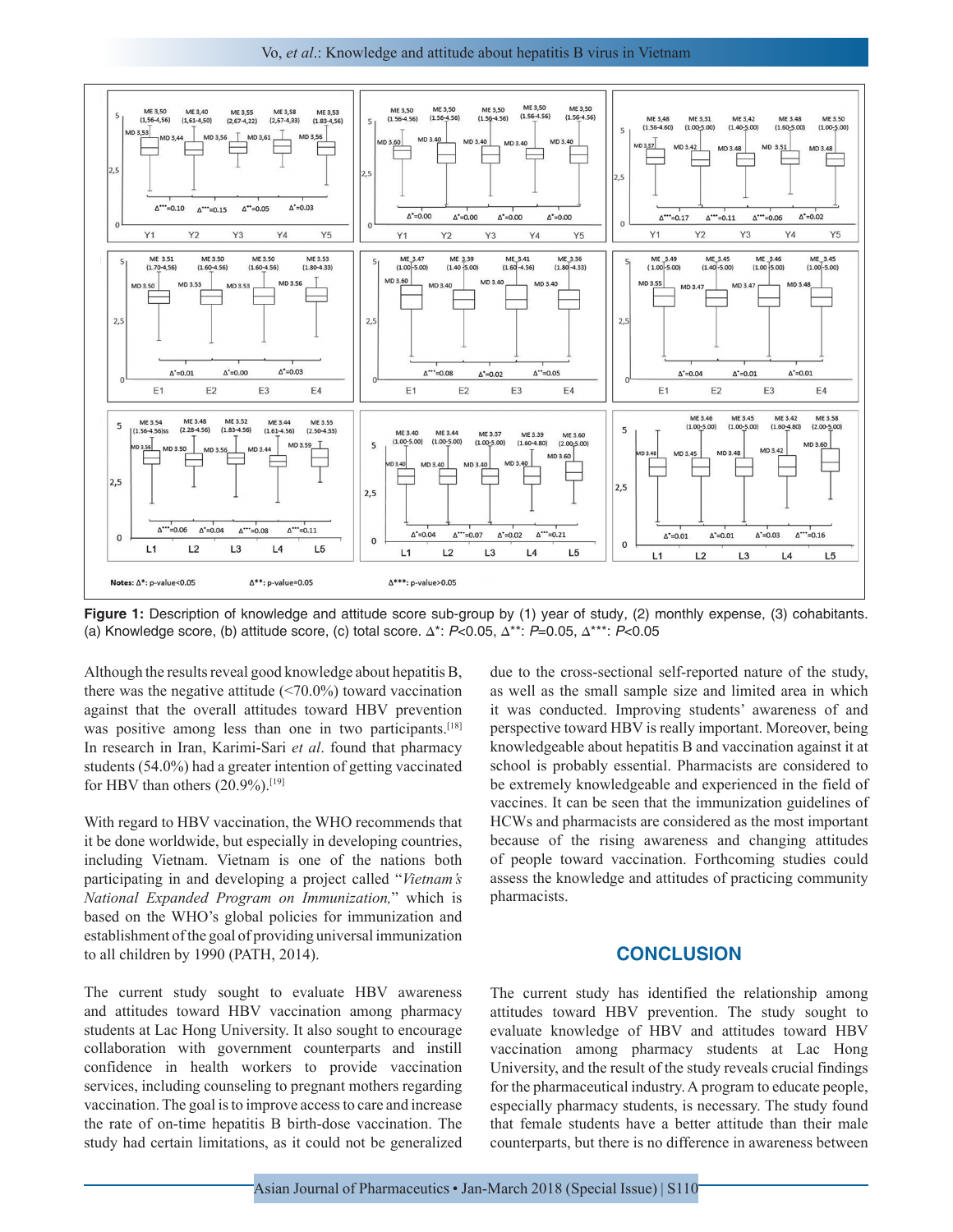| Table 6: Distribution shown by mean, median, range, and interquartile range of knowledge and attitude score subgroup by year of study, cohabitants and |                 |               |      |                  |                  |                                                                                 | monthly expense (USD) |      |                  |                  |      |               |              |      |                           |                  |
|--------------------------------------------------------------------------------------------------------------------------------------------------------|-----------------|---------------|------|------------------|------------------|---------------------------------------------------------------------------------|-----------------------|------|------------------|------------------|------|---------------|--------------|------|---------------------------|------------------|
| Characteristics                                                                                                                                        |                 |               |      |                  |                  |                                                                                 | Total score (n)       |      |                  |                  |      |               |              |      |                           |                  |
|                                                                                                                                                        |                 | Knowledge     |      |                  |                  |                                                                                 | Attitude              |      |                  |                  |      |               | <b>Total</b> |      |                           |                  |
|                                                                                                                                                        | Mean±SD         | Range         | g    | 25 <sup>th</sup> | 75 <sup>th</sup> | Mean±SD                                                                         | Range                 | g    | <b>25th</b>      | 75 <sup>th</sup> | Mean | Range         | 9            | g    | 25 <sup>th</sup>          | 75 <sup>th</sup> |
| Year of study                                                                                                                                          |                 |               |      |                  |                  |                                                                                 |                       |      |                  |                  |      |               |              |      |                           |                  |
| 1 <sup>st</sup>                                                                                                                                        | $3.50 \pm 0.38$ | $1.40 - 4.60$ | 3.53 | $3.\overline{2}$ | $3.\overline{8}$ | $3.46 \pm 0.53$                                                                 | $1.40 - 4.60$         | 3.60 | 3.2              | 3.8              | 3.48 | $1.56 - 4.60$ | 0.11         | 3.57 | 3.2                       | 4.0              |
| е<br>С                                                                                                                                                 | $3.40 \pm 0.31$ | $1.00 - 5.00$ | 3.44 | 3.2              | 3.9              | $3.22 \pm 0.59$                                                                 | $1.00 - 5.00$         | 3.40 | 3.0              | $\frac{0}{4}$    | 3.31 | $1.00 - 5.00$ | 0.20         | 3.42 | 51                        | 3.9              |
| შ<br>თ                                                                                                                                                 | $3.55 \pm 0.33$ | $1.40 - 5.00$ | 3.56 | $3.\overline{3}$ | $\frac{8}{3}$    | $3.29 + 0.54$                                                                   | $1.40 - 5.00$         | 3.40 | 3.0              | 3.8              | 3.42 | $1.40 - 5.00$ | 0.15         | 3.48 | $\overline{3}$            | œ<br>ကံ          |
| 4 <sup>th</sup>                                                                                                                                        | $3.58 + 0.41$   | $1.60 - 5.00$ | 3.61 | 3.3              | 3.7              | $3.37 \pm 0.61$                                                                 | $1.60 - 5.00$         | 3.40 | $3.\overline{2}$ | 3.7              | 3.48 | $1.60 - 5.00$ | 0.14         | 3.51 | $\frac{2}{3}$             | 3.9              |
| 5th                                                                                                                                                    | $3.53 \pm 0.40$ | $1.00 - 5.00$ | 3.56 | 3.2              | 3.8              | $3.46 \pm 0.55$                                                                 | $1.00 - 5.00$         | 3.40 | 3.0              | 3.8              | 3.50 | $1.00 - 5.00$ | 0.11         | 3.48 | $\overline{\mathbf{3}}$ . | œ<br>ຕ           |
| Cohabitants                                                                                                                                            |                 |               |      |                  |                  |                                                                                 |                       |      |                  |                  |      |               |              |      |                           |                  |
| Parents                                                                                                                                                | $3.54 \pm 0.38$ | $1.56 - 4.50$ | 3.56 | 3.3              | 3.9              | $3.40 \pm 0.53$                                                                 | $1.00 - 5.00$         | 3.40 | 3.0              | 3.8              | 3.47 | $1.00 - 5.00$ | 0.11         | 3.48 | 51                        | 3.9              |
| Relatives                                                                                                                                              | $3.48 + 0.39$   | $2.28 - 4.56$ | 3.50 | 3.2              | 3.8              | $3.44 \pm 0.57$                                                                 | $1.00 - 5.00$         | 3.40 | 3.0              | 3.8              | 3.46 | $1.00 - 5.00$ | 0.13         | 3.45 | 5                         | 3.8              |
| Friends                                                                                                                                                | $3.52 \pm 0.36$ | $1.83 - 4.56$ | 3.56 | 3.3              | $\frac{8}{3}$    | $3.37 + 0.55$                                                                   | $1.00 - 5.00$         | 3.40 | 3.0              | 3.8              | 3.45 | $1.00 - 5.00$ | 0.13         | 3.48 | <u>ನ</u>                  | œ<br>ကံ          |
| Alone                                                                                                                                                  | $3.44 \pm 0.39$ | $1.61 - 4.56$ | 3.44 | 3.2              | $\overline{3.7}$ | $3.39 \pm 0.57$                                                                 | $1.60 - 4.80$         | 3.40 | 3.0              | 3.9              | 3.42 | $1.60 - 4.80$ | 0.13         | 3.42 | 5                         | 3.9              |
| Others <sup>(a)</sup>                                                                                                                                  | $3.55 \pm 0.34$ | $2.50 - 4.33$ | 3.59 | 3.2              | 4.0              | $3.60 \pm 0.64$                                                                 | $2.00 - 5.00$         | 3.60 | 3.2              | 4.2              | 3.58 | $2.00 - 5.00$ | 0.21         | 3.60 | 3.2                       | Ņ<br>4.          |
| Monthly expense (USD)*                                                                                                                                 |                 |               |      |                  |                  |                                                                                 |                       |      |                  |                  |      |               |              |      |                           |                  |
| 90                                                                                                                                                     | $3.51 \pm 0.37$ | $1.67 - 4.56$ | 3.50 | 3.3              | 3.8              | $3.47 \pm 0.53$                                                                 | $1.00 - 5.00$         | 3.47 | 3.0              | 4.0              | 3.49 | $1.00 - 5.00$ | 0.11         | 3.55 | 51                        | 3.9              |
| $90 - 130$                                                                                                                                             | $3.50 \pm 0.38$ | $1.56 - 4.56$ | 3.53 | 3.2              | 3.8              | $3.39 \pm 0.55$                                                                 | $1.40 - 5.00$         | 3.39 | 3.0              | 3.8              | 3.45 | $1.40 - 5.00$ | 0.12         | 3.47 | <u>ನ</u>                  | 3.8              |
| $130 - 180$                                                                                                                                            | $3.50 + 0.36$   | $1.61 - 4.56$ | 3.53 | 3.2              | 3.9              | $3.41 \pm 0.58$                                                                 | $1.00 - 5.00$         | 3.41 | 3.0              | 4.0              | 3.46 | $1.00 - 5.00$ | 0.16         | 3.47 | <u>ನ</u>                  | 4.0              |
| $\geq 180$                                                                                                                                             | $3.53 \pm 0.40$ | $1.83 - 4.33$ | 3.56 | 3.3              | 3.9              | $3.36 \pm 0.58$                                                                 | $1.00 - 5.00$         | 3.36 | 3.0              | œ<br>က           | 3.45 | $1.00 - 5.00$ | 0.13         | 3.48 | $\overline{\mathcal{S}}$  | တ<br>က           |
| SD: Standard deviation, Range: Min-Max, MD: Median, IQR: (Q1:                                                                                          |                 |               |      |                  |                  | 25 <sup>th</sup> percentile; Q3: 75 <sup>th</sup> percentile), *USD = US Dollar |                       |      |                  |                  |      |               |              |      |                           |                  |